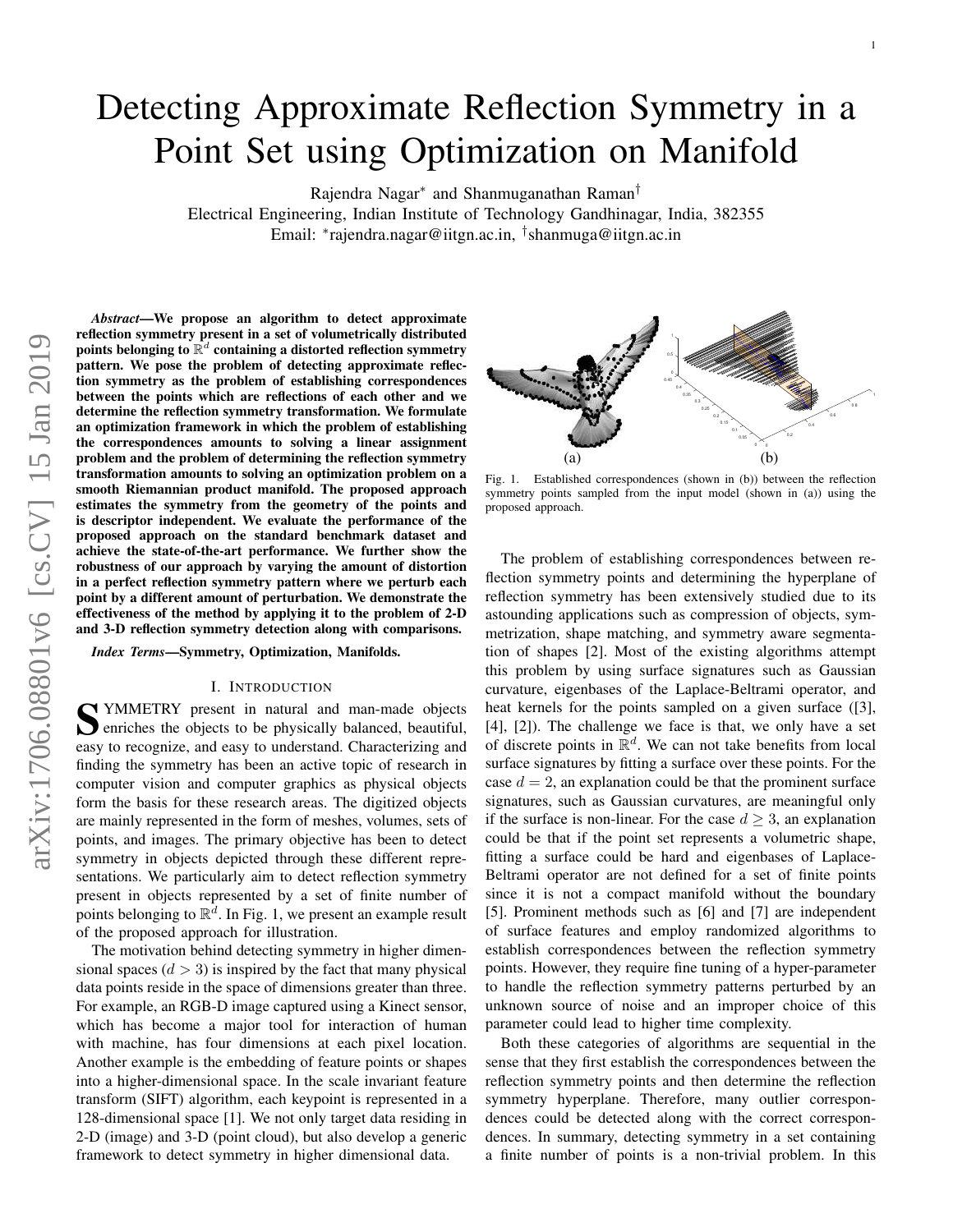work, we propose an optimization framework where we jointly establish correspondences between reflection symmetry points and determine the reflection symmetry hyperplane in a set of points containing a distorted reflection symmetry pattern. In order to design the cost function, we introduce an affine transformation to obtain the reflection point of a point in  $\mathbb{R}^d$ . The main intuition behind forming this cost function is that the reflection point of a point obtained through the optimal reflection hyperplane should be present closest to its groundtruth reflection point.

The primary contributions of this work are listed below.

- 1) We propose an optimization based algorithm to establish correspondences between the reflection symmetry points and determine the reflection symmetry transformation in a set of discrete points residing in  $\mathbb{R}^d$  containing a distorted reflection symmetry pattern.
- 2) We show that the proposed optimization framework is convex in translation and correspondences matrix, and *locally convex* in each of the rotation matrices.
- 3) The proposed approach is shown to not use any shape descriptors and can be applied to point sets obtained by sampling any shape residing in  $\mathbb{R}^d$ .
- 4) We demonstrate the effectiveness of the proposed approach by detecting symmetry in 2-D images and 3-D point clouds.

We organize the remainder of the paper as follows. In §II, we present the related works to our approach. In §III-A, we formulate the energy minimization problem. In §III-B, we find the optimal rotations and translation. In §III-C, we find the optimal mirror symmetric correspondences. In §III-D, we prove the convergence properties. In §IV, we report the computational complexity of our algorithm. In §V, we report the results and the evaluation of the proposed approach. In §VI, we conclude the work with future directions.

#### II. RELATED WORKS

The problem of characterizing and detecting the reflection symmetry in digitized objects has been extensively studied. The works [8] and [2] provide a survey of the symmetry detection algorithms. The symmetry detection algorithms can be categorized based on either the form of the input data or whether the algorithm is dependent or independent of the surface features. General forms of the input data are: set of points, mesh, volume, and image. Most of the methods for symmetry detection in meshes first extract salient keypoints on the surface and then describe each point using local surface features. The prominent surface features are: Gaussian curvatures, slippage features, moments, geodesic distances, and extended Gaussian images ([8], [2]).

Symmetry detection in a set of points without features. These algorithms detect reflection symmetry in a set of points without using surface features. Our work also falls in this category. In the work by Zabrodsky *et al.*, the authors find the closest shape to a given shape represented by a set of points in  $\mathbb{R}^2$  and it requires point correspondences [9]. However, our goal is different in the sense that we find reflection correspondences within the given set of points in  $\mathbb{R}^d$ . In the work by Lipman *et al.*, the authors propose the concept of symmetry factored embedding where they represent pairs of points which are in the same orbit in a new space and propose the concept of symmetry factored distance to find the distance between such pairs [6]. In the work by Xu *et al.*, the authors detect multi-scale symmetry [7]. The authors use a randomized algorithm to detect the correspondences efficiently. However, performance degrades as the perfect pattern gets perturbed due to noisy measurements. We compare the correspondences established by our method to that of this method and show that our method performs better than this method when the patterns are perturbed. It is fair to compare with this method on the perturbed patterns because most of the real world patterns are not perfectly symmetric, e.g., human face and butterfly wings. In the works by Combès *et al.* [10], Speciale *et al.* [11], Ecins *et al.* [12], Cicconet *et al.* [13], Li *et al.* [14], and Sipiran *et al.* [15], the authors automatically detect the symmetry plane in a point cloud. But, the methods in [10], [11], [13], [14], and [15] do not establish correspondences. However, correspondences are an important aspect as shown in ([7], [6]). Ecins *et al.* proposed an ICP based approach [12] where they used the normals at each point to determine the symmetry. However, this method is applicable only to non-volumetric point clouds, i.e., points sampled from a surface.

Symmetry detection in meshes using surface features. These algorithms either directly use surface patches described using local features or first detect the salient keypoints on the surface and describe them using the local surface features. Here, we review only the salient works to give an idea of these algorithms. Mitra *et al.* detect partial and approximate symmetries in 3D models [4]. They start with sampling salient keypoints on the surface and pair them up using their local principal curvatures. Then using the Hough transformation, they find the pairs of reflection symmetry points. Then in the Hough transformation space, they perform the clustering of the pairs to determine all the partial symmetries. Martinet *et al.* detect symmetries by generalized moment functions where the shape symmetry gets inherited as symmetry in these functions [16]. Raviv *et al.* detect symmetry in non-rigid shapes by observing that the intrinsic geometry of a shape is invariant under non-rigid shape transformations [17]. Berner *et al.* start with constructing a graph based on the similarity of slippage features detected on the surface [3]. Then, they detect the structural regularities by matching the sub-graphs. Cohen *et al.* detect symmetry using geometric and image cues [18]. They use it to reconstruct accurate 3D models. We refer the reader to some of the pioneering works for more details on this category ([19], [20], [21], [22], [23], [24], [25], [26], [27]). There exist algorithms which find symmetry in meshes and volume without sampling keypoints. The works described in ([28], [29], [5], [30], [31], [32], [33], [34], [35]) belong to this category.

Symmetry detection algorithm for real images. These algorithms primarily rely on the local image features such as edge orientations, curvatures, and gradients. The recent works such as ([36], [37], [38], [39], [40], [41], [42], [43], [44], [45], [46], [47]) present excellent algorithms for reflection symmetry detection in images. Given the accurate detection of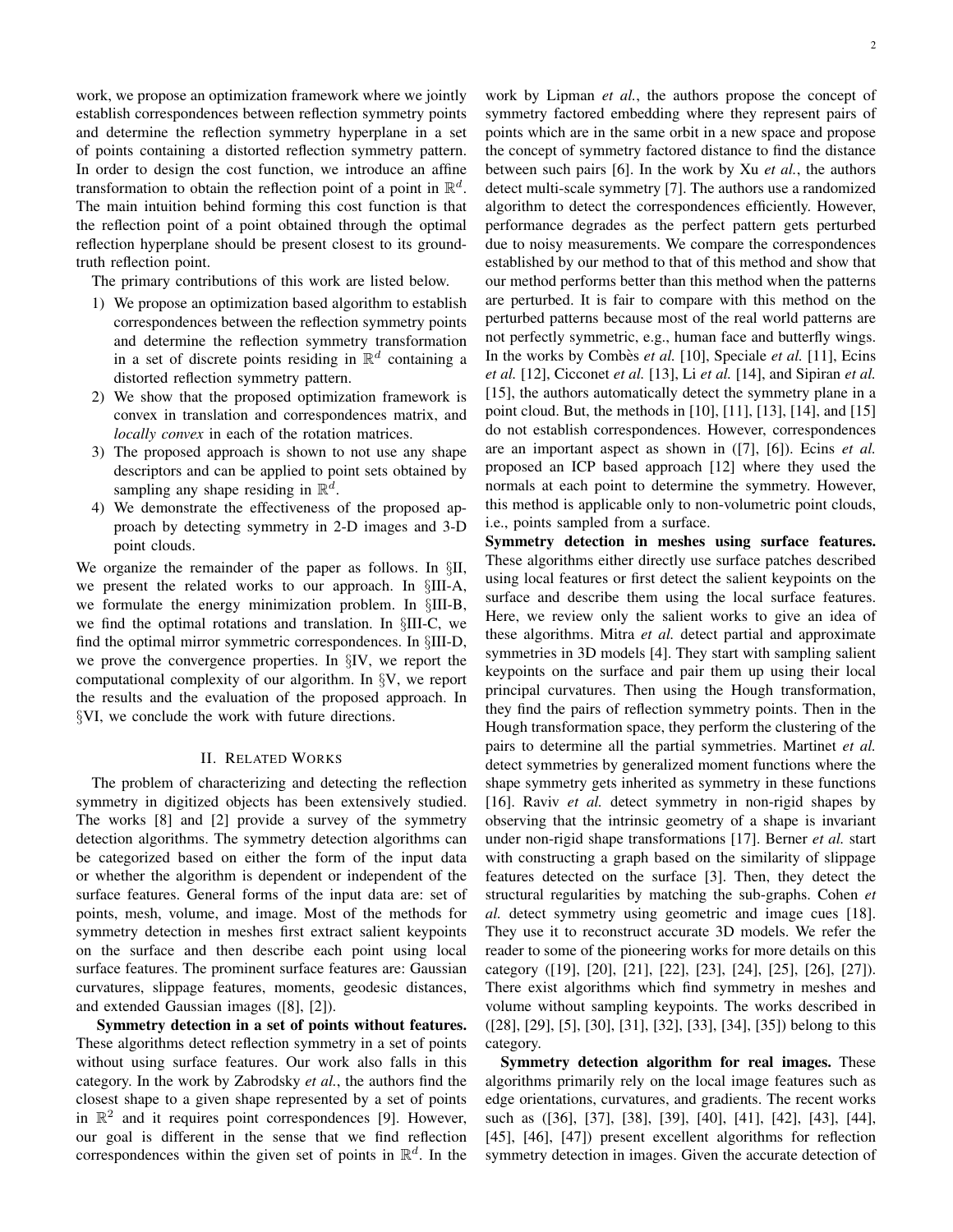keypoints, the algorithm developed in this work can be used to detect reflection symmetry in images without using local features.

Our algorithm is similar to Iterative Closest Point (ICP) algorithm ([48], [49]) only in the sense that we also follow the alternation between the optimization of reflection transformation (rotation and translation in ICP) and the correspondences between the mirror symmetric points (correspondences between the points of two different shapes in ICP). Our algorithm differs from the ICP algorithm since ICP has a different error function in the transformation parameters than the error function of our problem. Furthermore, our matching is bijective since we impose the bijectivity constraints in our optimization framework. These constraints ensure that each point has exactly one mirror image point.

# III. PROPOSED APPROACH

Consider a set  $S = {\mathbf{x}_i}_{i=1}^n$  of points, where  $\mathbf{x}_i \in \mathbb{R}^d$ , containing a distorted reflection symmetry pattern. Our goal is to determine the reflection symmetry transformation and establish the correspondences between the reflection symmetry points. In Fig. 2, we show the graphical representation of our problem. We formulate an optimization framework in which both the correspondences between reflection symmetry points and the reflection symmetry transformation are variables as described below. We use the notation  $[k]$  for the set  $\{1, 2, \ldots, k\}$ , where k is a natural number.

#### *A. Problem Formulation*

We introduce reflection transformation in  $\mathbb{R}^d$  in order to obtain the reflection of a point through a hyperplane  $\pi$ , not necessarily passing through the origin. The intuition is based on the fact that any hyperplane in  $\mathbb{R}^d$  is a  $d-1$  dimensional *subspace*. Therefore, it can be made parallel to the subspace spanned by any  $d - 1$  coordinate axes by translating the origin of the coordinate system on the hyperplane  $\pi$  and then rotating these  $d-1$  axes sequentially (by the angle between the hyperplane  $\pi$  and the axis). In this new coordinate system, the reflection of a point through the hyperplane  $\pi$  can be obtained by multiplying the coordinate corresponding to the remaining axis of the point by  $-1$ . Then the reflection in the original coordinate system is obtained by applying the inverse procedure.

**Definition 1.** The reflection point  $\mathbf{x}_{i'} \in \mathbb{R}^d$  of a point  $\mathbf{x}_i \in \mathbb{R}^d$ *through the reflection symmetry hyperplane* π *is determined by an affine transformation as shown in Equation 1.*

$$
\mathbf{x}_{i'} = \left(\prod_{u=1}^{d-1} \mathbf{R}_u\right) \mathbf{E} \left(\prod_{u=1}^{d-1} \mathbf{R}_u\right)^\top (\mathbf{x}_i - \mathbf{t}) + \mathbf{t}.
$$
 (1)

Here,  $i, i' \in [n]$ ,  $\mathbf{t} \in \mathbb{R}^d$  is the translation vector which translates the origin of the coordinate system on the hyperplane  $\pi$ ,  $\mathbf{R}_u$  is a rotation matrix of size  $d \times d$  that rotates the  $u^{\text{th}}$ axis about the origin such that it becomes perpendicular to the normal of the hyperplane  $\pi$ , and the matrix **E** is defined as  $\mathbf{E} = \begin{bmatrix} \mathbf{I}_{d-1} & \mathbf{0}_{d-1} \ \mathbf{0}_\top & 1 \end{bmatrix}$  $\mathbf{0}_{d-1}^{\top}$  -1 and satisfies  $\mathbf{E}^\top = \mathbf{E}, \ \mathbf{E}^\top \mathbf{E} = \mathbf{I}_d$ . The

matrix  $\mathbf{R}_u$  is an orthogonal matrix  $(\mathbf{R}_u^\top \mathbf{R}_u = \mathbf{R}_u \mathbf{R}_u^\top = \mathbf{I}_d)$ with determinant equal to +1,  $\forall u \in \{1, 2, ..., d - 1\}$ . Here,  $0_{d-1}$  is a vector of size  $(d-1) \times 1$  with all the coordinates equal to zero and  $\mathbf{I}_{d-1}$  is an identity matrix of size  $(d-1) \times$  $(d-1).$ 

Now, we introduce the essential properties of this transformation in order to formulate the problem. We show that the rotation matrices  $(\mathbf{R}_1, \ldots, \mathbf{R}_{d-1})$  and the translation vector t uniquely determine the reflection hyper-plane  $\pi$ . We let  $\mathbf{T} = \prod_{u=1}^{d-1} \mathbf{R}_u$  throughout this paper and note that it is again an orthogonal matrix with determinant equal to +1.

**Theorem 1:** The point  $\mathbf{x}_{i'}$  is the reflection of the point  $\mathbf{x}_{i}$ *through the hyperplane*  $\pi$  *if and only if the point*  $\mathbf{x}_i$  *is the reflection of the point*  $\mathbf{x}_{i'}$  *through the hyperplane*  $\pi$ *.* 

**Proof:** We prove the forward direction of the Theorem 1, since the backward direction can be proved in a similar way. Let us assume that the point  $x_i$  is the reflection of the point  $x_i$ . Therefore, Equation (1) holds true. Now, we multiply Equation (1) by TET<sup>⊤</sup> from left and use the identities  $E^{\top} = E$ , EE =  $\mathbf{I}_d$ ,  $\mathbf{T}^\top \mathbf{T} = \mathbf{T} \mathbf{T}^\top = \mathbf{I}_d$  to achieve,

$$
\mathbf{TET}^{\top} \mathbf{x}_{i'} = \mathbf{x}_i - \mathbf{t} + \mathbf{TET}^{\top} \mathbf{t}
$$
  
\n
$$
\Rightarrow \mathbf{x}_i = \mathbf{TET}^{\top} (\mathbf{x}_{i'} - \mathbf{t}) + \mathbf{t}.
$$
 (2)

Theorem 2: *The normal vector of the reflection hyper-plane*  $\pi$  *lies in the null space of the matrix*  $\mathbf{I}_d + \mathbf{T} \mathbf{E} \mathbf{T}^\top$ *, the hyperplane* π *passes through* t*, and the null space of the matrix*  $\mathbf{I}_d + \mathbf{T} \mathbf{E} \mathbf{T}^\top$  is an one-dimensional subspace of  $\mathbb{R}^d$ .

**Proof:** We subtract Equation (1) from Equation (2) to achieve

$$
\mathbf{x}_{i} - \mathbf{x}_{i'} = \mathbf{T} \mathbf{E} \mathbf{T}^{\top} (\mathbf{x}_{i'} - \mathbf{x}_{i}) \Rightarrow (\mathbf{I}_{d} + \mathbf{T} \mathbf{E} \mathbf{T}^{\top}) (\mathbf{x}_{i} - \mathbf{x}_{i'}) = \mathbf{0}.
$$

Therefore, the normal to the reflection hyperplane  $\pi$ , which is in the direction of the vector  $(x_i - x_{i'})$ , lies in the null space of the matrix  $(I_d + TET^{\top})$ . It is easy to show that the reflection hyperplane  $\pi$  passes through the translation t by noting that the reflection point of the point t is t. This is possible only if the point t lies on the reflection hyperplane  $\pi$ . We prove that the null space of the matrix  $\mathbf{I}_d + \mathbf{T} \mathbf{E} \mathbf{T}^\top$  is an one-dimensional subspace of  $\mathbb{R}^d$  in order to show that there exists an unique hyperplane  $\pi$ . The nullspace of a matrix is the space spanned by the eigenvectors corresponding to the zero eigenvalue. Let  $\mathbf{p} = \begin{bmatrix} p_1 & p_2 & \dots & p_d \end{bmatrix}^\top \in \mathbb{R}^d$  be any vector. If p is an eigenvector corresponding to the zero eigenvalue of the matrix  $\mathbf{I}_d + \mathbf{T} \mathbf{E} \mathbf{T}^\top$ , then we must have

$$
\mathbf{p}^{\top}(\mathbf{I}_d + \mathbf{T}\mathbf{E}\mathbf{T}^{\top})\mathbf{p} = 0 \Rightarrow \mathbf{p}^{\top}\mathbf{I}_d\mathbf{p} + (\mathbf{T}^{\top}\mathbf{p})^{\top}\mathbf{E}(\mathbf{T}^{\top}\mathbf{p}) = 0
$$

$$
\Rightarrow \mathbf{p}^{\top}\mathbf{I}_d\mathbf{p} + \mathbf{b}^{\top}\mathbf{E}\mathbf{b} = 0 \Rightarrow \sum_{u=1}^d p_u^2 + \sum_{u=1}^{d-1} b_u^2 - b_d^2 = 0
$$

$$
\Rightarrow \sum_{u=1}^d p_u^2 + \sum_{u=1}^d b_u^2 - 2b_d^2 = 0. \tag{3}
$$

Here,  $\mathbf{b} = \mathbf{T}^\top \mathbf{p}$ . We note that  $\|\mathbf{b}\|_2^2 = (\mathbf{T}^\top \mathbf{p})^\top (\mathbf{T}^\top \mathbf{p}) =$  $\mathbf{p}^\top \mathbf{p} = ||\mathbf{p}||_2^2$ . Therefore, from Equation (3) we have

$$
\sum_{u=1}^{d} p_u^2 + \sum_{u=1}^{d} p_u^2 - 2b_d^2 = 0 \Rightarrow \sum_{u=1}^{d} p_u^2 = b_d^2 \Rightarrow \sum_{u=1}^{d-1} b_u^2 = 0.
$$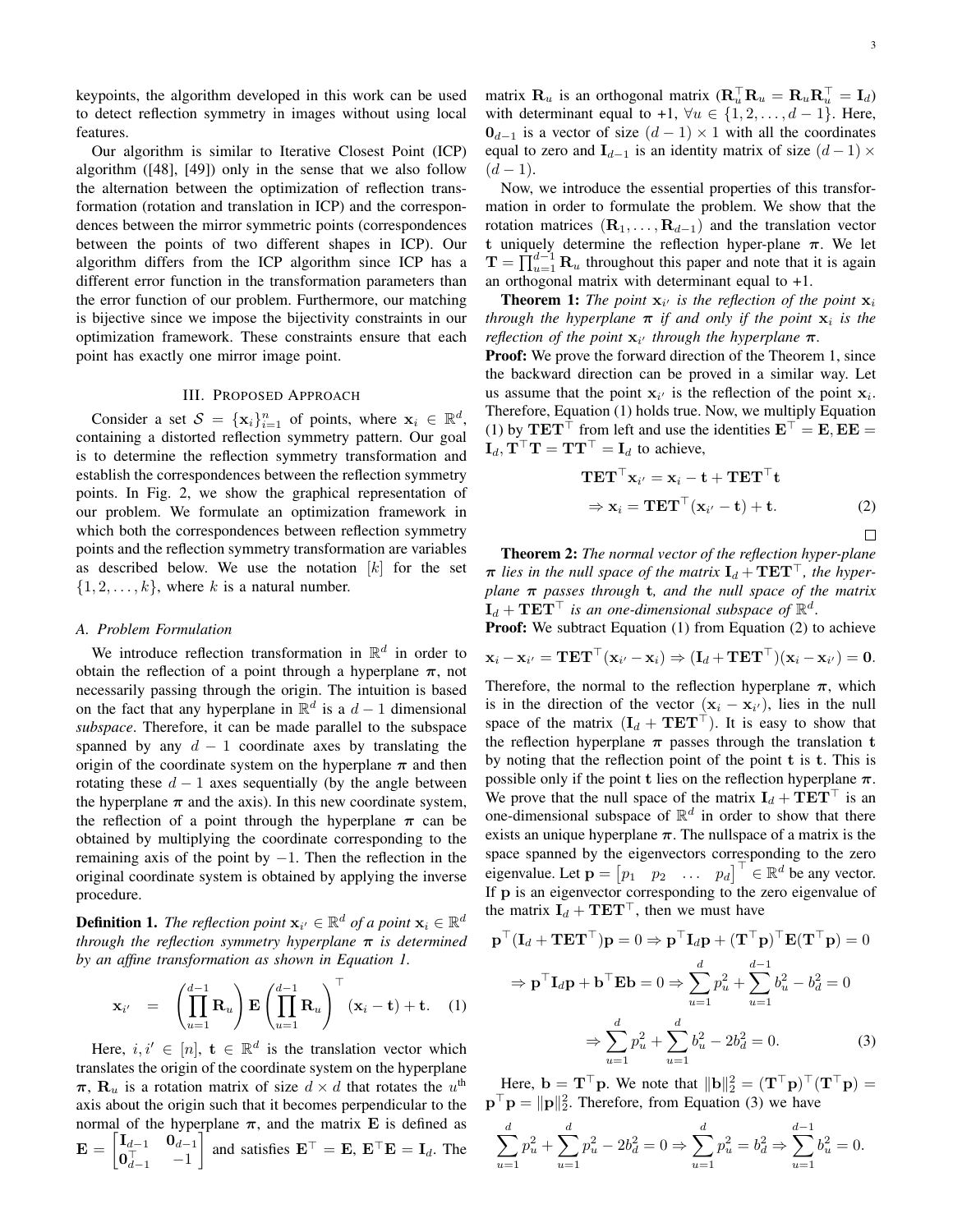

Fig. 2. Each point of a perfect pattern, shown in gray color, is perturbed to a point within a circular region around it where the radius is different for all the points and is unknown. Our goal is to determine the correspondences  $(i, i')$  and the reflection transformation  $(\mathbf{R}, \mathbf{t})$ .

Therefore,  $b_1 = b_2 = \ldots = b_{d-1} = 0$  and  $b_d \in \mathbb{R}$ . Hence, the vector **b** lies in the one dimensional space  $\{q : q_1 = q_2 =$  $\ldots = q_{d-1} = 0, q_d \in \mathbb{R}$ . Since  $\mathbf{b} = \mathbf{T}^\top \mathbf{p} \Rightarrow \mathbf{p} = \mathbf{T} \mathbf{b}$ . Since the rotation does not change the dimension of a linear space, the vector p also lies in one dimensional space.  $\Box$ 

Given the set  $S$ , our goal is to find all the correct reflection correspondences  $(i, i') \in [n] \times [n]$  and the matrices  $(R_1, R_2, \ldots, R_{d-1}, t)$  which define the reflection symmetry hyperplane  $\pi$ . We represent all the correspondences by a permutation matrix  $P \in \{0,1\}^{n \times n}$ , such that  $P_{ii'} = 1$ if the point  $x_{i'}$  is the reflection point of the point  $x_i$  and  $P_{ii'} = 0$ , otherwise. Here, we note from Theorem 1 that  ${\bf P}_{ii'}=1 \Leftrightarrow {\bf P}_{i'i}=1.$ 

Now, we let  $\mathbf{R} = (\mathbf{R}_1, \mathbf{R}_2, \dots, \mathbf{R}_{d-1}) \in \mathbb{V}$ . Here,  $\mathbb{V} =$  $\mathbb{R}^{d \times d} \times \mathbb{R}^{d \times d} \times \ldots \times \mathbb{R}^{d \times d}$ . Let  $\mathbf{X} = \begin{bmatrix} \mathbf{x}_1 & \mathbf{x}_2 & \ldots & \mathbf{x}_n \end{bmatrix} \in$  $\mathbb{R}^{d \times n}$  be the matrix containing all the points of the set S as its columns. Since the  $i<sup>th</sup>$  column of the matrix  $\mathbf{XP}$  is the reflection point of the point  $x_i$ , the reflection transformation  $(\mathbf{R}, \mathbf{t})$ maps the matrix  $X$  to the reflected points matrix  $XP$ . Using Equation 1, we write the reflected points in the form of the matrix  $TET^{\top}(\mathbf{X} - \mathbf{te}^{\top}) + \mathbf{te}^{\top}$ , where  $\mathbf{e} = \begin{bmatrix} 1 & 1 & \dots & 1 \end{bmatrix}^{\top}$ is a vector of size  $n \times 1$ . Therefore, Equation (4) holds true when the input set contains a perfect reflection symmetry pattern.

$$
\mathbf{TET}^{\top}(\mathbf{X} - \mathbf{te}^{\top}) + \mathbf{te}^{\top} = \mathbf{XP}.
$$
 (4)

In practice, a reflection symmetry pattern might have been distorted. Therefore, we would be able to find only the *approximate reflection symmetry*. We find the reflection transformation  $(\mathbf{R}, \mathbf{t})$  and the correspondences matrix **P** in such a way that the symmetry error, which we define as  $\Vert \mathbf{TET}^{\top}(\mathbf{X}-\mathbf{X})\Vert$  $\{ \mathbf{te}^\top \} + \mathbf{te}^\top - \mathbf{X} \mathbf{P} \|_{\text{F}}^2$ , is minimized. Here  $\| . \|_{\text{F}}$  is the Frobenius norm operator. We frame this problem in an optimization framework as shown in Equation (5).

$$
\min_{\mathbf{R}, \mathbf{t}, \mathbf{P}} \quad \left\| (\prod_{u=1}^{d-1} \mathbf{R}_u) \mathbf{E} (\prod_{u=1}^{d-1} \mathbf{R}_u)^\top (\mathbf{X} - \mathbf{t} \mathbf{e}^\top) + \mathbf{t} \mathbf{e}^\top - \mathbf{X} \mathbf{P} \right\|_{\mathbf{F}}^2
$$
\ns.t.\n
$$
\mathbf{P} \mathbf{e} = \mathbf{e}, \mathbf{P}^\top \mathbf{e} = \mathbf{e}, \mathbf{P} \in \{0, 1\}^{n \times n},
$$
\n
$$
\mathbf{R}_u^\top \mathbf{R}_u = \mathbf{I}_d = \mathbf{R}_u \mathbf{R}_u^\top, \det(\mathbf{R}_u) = 1, \mathbf{R}_u \in \mathbb{R}^{d \times d},
$$
\n
$$
\forall u \in [d-1], \mathbf{t} \in \mathbb{R}^d.
$$
\n(5)

By imposing the constraints  $\text{Pe} = e$  and  $\text{P}^\top e = e$ , we ensure that each point has only one reflection point. We adopt an alternating optimization approach to solve the problem defined in Equation (5). We start with initializing the reflection transformation  $(\mathbf{R}, \mathbf{t})$  and solve for the optimal correspondences P and then for this optimal P, we solve for optimal the  $(R, t)$ . We continue to alternate till convergence.

Once P is fixed, if we minimize the cost over the set  $\mathbb{V} \times \mathbb{R}^d$ , then we have to make sure that the orthogonality and the unit determinant constraints hold true for the matrices  $\mathbf{R}_u, \forall u \in [d-1]$ . One approach could be the Lagrange augmentation which requires us to handle  $3d - 3$  additional Lagrange multipliers. However, we observe that the set  $\mathcal{M} =$  $\{(\mathbf{R}_1,\ldots,\mathbf{R}_{d-1},\mathbf{t})\;:\;\mathbf{R}_{u}^{\top}\mathbf{R}_{u}\;=\;\mathbf{R}_{u}\mathbf{R}_{u}^{\top}\;=\;\mathbf{I}_d,\mathrm{det}(\mathbf{R}_{u})\;=\;$  $1, \mathbf{R}_u \in \mathbb{R}^{d \times d}, \forall u \in [d-1], \mathbf{t} \in \mathbb{R}^d$  of constraints is a *smooth Riemannian product manifold* over which the optimization algorithms are well studied [50].

We solve the sub-optimization problem for optimal  $(R, t)$ on a manifold which we discuss in Section III-B. We observe that the optimization of Equation (5) for P is a standard *linear assignment problem* for which we formulate an integer linear program which we discuss in Section III-C.

#### *B. Optimizing reflection transformation (*R, t*)*

In this step, we fix the correspondences matrix  $P$  and find the optimal reflection transformation  $(R, t)$  by taking advantages from the *differential structure* of the set M. We shall now briefly introduce the differential geometry of the set  $\mathcal{M}.$ 

Differential geometry of the set  $M$  of constraints. In order to introduce the essential differential geometry of the set  $M$ , we follow [50]. The elements of the set  $M$  are of the form  $(\mathbf{R}, \mathbf{t}) \simeq (\mathbf{R}_1, \dots, \mathbf{R}_{d-1}, \mathbf{t})$ . All the orthogonal matrices (each for rotation along a single axis) with determinant +1 form a Lie group, also known as *special orthogonal group*, which is a smooth Riemannian manifold. The Euclidean space  $\mathbb{R}^d$  is also a smooth Riemannian manifold. Therefore the set M is a product manifold,  $\mathcal{SO}(2,d) \times \ldots \times \mathcal{SO}(2,d) \times \mathbb{R}^d$ , the product of  $d - 1$  special orthogonal groups  $\mathcal{SO}(2, d)$ and an Euclidean space  $\mathbb{R}^d$ . Each rotation matrix performs rotation about a single axis. Therefore, all the possible rotation matrices about a particular axis form a  $SO(2)$  embedded in the Euclidean space  $\mathbb{R}^{d \times d}$ . We denote this group as  $\mathcal{SO}(2,d)$ .

The tangent space  $\mathcal{T}_{(\mathbf{R}, \mathbf{t})}$  *M* at the point  $(\mathbf{R}, \mathbf{t}) \in \mathcal{M}$  is

$$
\{(\mathbf{R}\mathbf{\Omega}, \mathbf{t}) : \mathbf{\Omega}_u^\top = -\mathbf{\Omega}_u, \mathbf{\Omega}_u \in \mathbb{R}^{d \times d}, \forall u \in [d-1], \mathbf{t} \in \mathbb{R}^d\}.
$$
\n(6)

Here,  $\mathbf{R}\Omega = (\mathbf{R}_1\Omega_1, \dots, \mathbf{R}_{d-1}\Omega_{d-1})$ . The Riemannian metric  $\langle ., . \rangle_{(\mathbf{R},t)}$  on the product manifold M, which gives the intrinsic distance between two elements  $(\mathbf{R}\Omega, \eta_t)$  and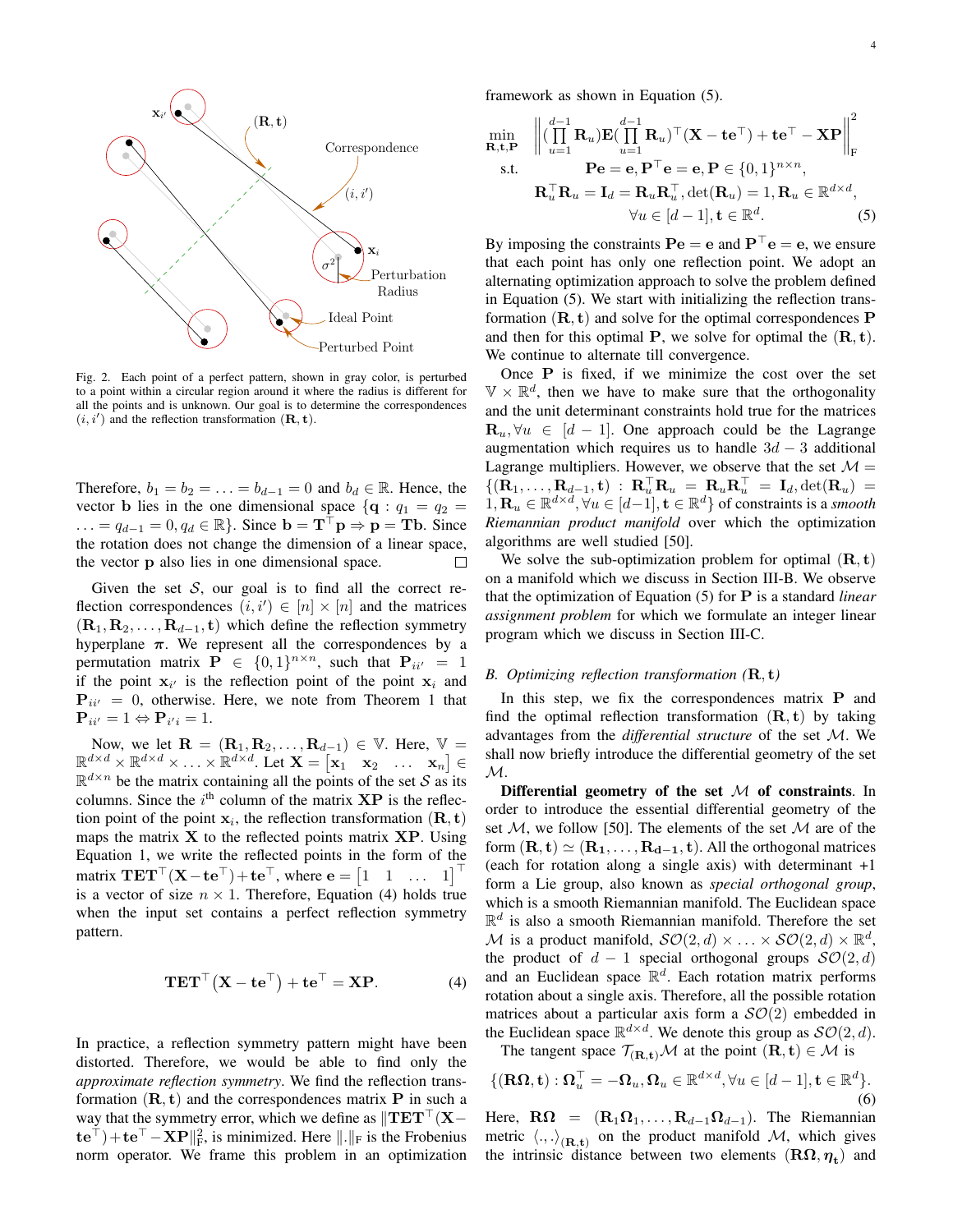$(R\Omega', \eta'_{t})$  of the tangent space at the point  $(R, t)$  of the manifold  $M$ , is defined in Equation (7).

$$
\langle (\mathbf{R}\mathbf{\Omega}, \boldsymbol{\eta}_{\mathbf{t}}), (\mathbf{R}\mathbf{\Omega}', \boldsymbol{\eta}_{\mathbf{t}}') \rangle_{(\mathbf{R}, \mathbf{t})} = \boldsymbol{\eta}_{\mathbf{t}}^{\top} \boldsymbol{\eta}_{\mathbf{t}}' + \sum_{u=1}^{d-1} \text{trace}(\mathbf{\Omega}_{u}^{\top} \mathbf{\Omega}_{u}').
$$
\n(7)

Let  $\bar{f}: \mathbb{V} \times \mathbb{R}^d \to \mathbb{R}$  be a scalar function. Let the function  $f = \bar{f} |_{\mathcal{M}}$  be the restriction of the function  $\bar{f}$  on the product manifold M. Since the product manifold M is a *submanifold* of the Riemannian manifold  $\nabla \times \mathbb{R}^d$ , the Riemannian gradient of the function f at the point  $(\mathbf{R}, \mathbf{t})$  is obtained by projecting the Riemannian gradient of the function  $\bar{f}$  at the point  $(\mathbf{R}, \mathbf{t}) \in \mathbb{V} \times \mathbb{R}^d$  on the tangent space at the point  $(\mathbf{R}, \mathbf{t}) \in \mathcal{M}$ . Therefore, the Riemannian gradient of the function  $f$  at the point  $(R, t)$  is defined in Equation  $(8)$ .

grad 
$$
f(\mathbf{R}, \mathbf{t}) = (\mathbb{P}_{\mathbf{R}}(\nabla_{\mathbf{R}} \bar{f}), \mathbb{P}_{\mathbf{t}}(\nabla_{\mathbf{t}} \bar{f})) \in \mathcal{T}_{(\mathbf{R}, \mathbf{t})} \mathcal{M}.
$$
 (8)

Since the tangent space at a point in an Euclidean space is again an Euclidean space, the second component is given by  $\mathbb{P}_{\mathbf{t}}(\nabla_{\mathbf{t}}\bar{f}) = \nabla_{\mathbf{t}}\bar{f}$ . The first component is defined as

$$
\mathbb{P}_{\mathbf{R}}(\nabla_{\mathbf{R}}\bar{f})=(\mathbb{P}_{\mathbf{R}_1}(\nabla_{\mathbf{R}_1}\bar{f}),\ldots,\mathbb{P}_{\mathbf{R}_{d-1}}(\nabla_{\mathbf{R}_{d-1}}\bar{f})).
$$

Here,

$$
\mathbb{P}_{\mathbf{R}_j}(\nabla_{\mathbf{R}_j}\bar{f})=\mathbf{R}_j\text{skew}(\mathbf{R}_j^\top\nabla_{\mathbf{R}_j}\bar{f}),
$$

where skew $({\bf A}) = 0.5({\bf A} - {\bf A}^{\top})$ . We define  $\xi_{\mathbf{R}_j}({\bf R}_j)$  =  $\mathbb{P}_{\mathbf{R}_j}(\nabla_{\mathbf{R}_j}\overline{f})$ . The Riemannian Hessian of the function f at a point  $(\mathbf{R}, \mathbf{t})$  is a linear map, Hess  $f : \mathcal{T}_{(\mathbf{R}, \mathbf{t})} \mathcal{M} \to \mathcal{T}_{(\mathbf{R}, \mathbf{t})} \mathcal{M}$ and is defined as shown in Equation (9).

$$
\text{Hess } f(\mathbf{R}, \mathbf{t})[\eta_{\mathbf{R}}, \eta_{\mathbf{t}}] = (\mathbb{P}_{\mathbf{R}}(D\xi_{\mathbf{R}}(\mathbf{R})[\eta_{\mathbf{R}}]), \mathbb{P}_{\mathbf{t}}(D\xi_{\mathbf{t}}(\mathbf{t})[\eta_{\mathbf{t}}])).
$$
\n(9)

Here, the first component  $\mathbb{P}_{\mathbf{R}}(D\xi_{\mathbf{R}}(\mathbf{R})[\eta_{\mathbf{R}}])$  is equal to

$$
(\mathbb{P}_{\mathbf{R}_1}(\mathbf{D}\boldsymbol{\xi}_{\mathbf{R}_1}(\mathbf{R}_1)[\boldsymbol{\eta}_{\mathbf{R}_1}]),\ldots,\mathbb{P}_{\mathbf{R}_{d-1}}(\mathbf{D}\boldsymbol{\xi}_{\mathbf{R}_{d-1}}(\mathbf{R}_{d-1})[\boldsymbol{\eta}_{\mathbf{R}_{d-1}}])),
$$
  
where  $\boldsymbol{\eta}_{\mathbf{R}_j} = \mathbf{R}_j \boldsymbol{\Omega}_j$ . The term

$$
\mathbf{D}\boldsymbol{\xi}_{\mathbf{x}}(\mathbf{x})[\boldsymbol{\eta}_{\mathbf{x}}] = \lim_{t \to 0} \frac{\boldsymbol{\xi}(\mathbf{x} + t\boldsymbol{\eta}_{\mathbf{x}}) - \boldsymbol{\xi}(\mathbf{x})}{t}
$$

is the classical derivative of the vector field  $\mathbf{\xi}(\mathbf{x})$  in the direction  $\eta_{\mathbf{x}}$ .

The Riemannian trust region method. Our goal is to minimize the function  $f(\mathbf{R}, t)$  over the product manifold M. There exists a generalization of the popular optimization methods on the Riemannian manifolds. Since our problem is locally convex in each variable  $\mathbf{R}_j$ , which we prove in Theorem 6, we employ the Riemannian trust region approach [51]. It requires the Riemannian gradient and the Riemannian Hessian operator for the function  $f$ , which we find as follows. Let  $\bar{f}$  be a function from the set  $\nabla \times \mathbb{R}^d$  to  $\mathbb R$  and defined as  $\bar{f}(\mathbf{R}, \mathbf{t}) = || \mathbf{T} \mathbf{E} \mathbf{T}^{\top} (\mathbf{X} - \mathbf{t} \mathbf{e}^{\top}) + \mathbf{t} \mathbf{e}^{\top} - \mathbf{X} \mathbf{P} ||^2_{\text{F}}$ . Its classical gradients with respect to both the variables are given in the Equations (10) and (11). The detailed derivation is given in the Appendices §A1 and §A2.

$$
\nabla_{\mathbf{t}} \bar{f} = 2(\mathbf{I}_d - \mathbf{T} \mathbf{E} \mathbf{T}^{\top})(2\mathbf{e}^{\top} \mathbf{e} \mathbf{t} - \mathbf{X} \mathbf{e} - \mathbf{X} \mathbf{P} \mathbf{e}). \quad (10)
$$

$$
\nabla_{\mathbf{R}_j} \bar{f} = -2 \Big( \prod_{u=1}^{j-1} \mathbf{R}_u \Big)^{\top} \mathbf{A} \Big( \prod_{u=1}^{d-1} \mathbf{R}_u \Big) \mathbf{E} \Big( \prod_{u=j+1}^{d-1} \mathbf{R}_u \Big)^{\top}.
$$
 (11)

Here,

$$
\mathbf{A} = (\mathbf{X}\mathbf{P} - \mathbf{t}\mathbf{e}^{\top})(\mathbf{X} - \mathbf{t}\mathbf{e}^{\top})^{\top} + (\mathbf{X} - \mathbf{t}\mathbf{e}^{\top})(\mathbf{X}\mathbf{P} - \mathbf{t}\mathbf{e}^{\top})^{\top}
$$

which satisfies  $A^{\top} = A$ . Now let the function  $f = \bar{f} |M|$  be the restriction of the function  $\bar{f}$  on the set M. We obtain the Riemannian gradient of the function f at a point  $(R, t)$  by projecting the Riemannian gradient of the function  $\bar{f}$  over the tangent space  $\mathcal{T}_{(\mathbf{R}, \mathbf{t})}$  at the point  $(\mathbf{R}, \mathbf{t})$ . Since the manifold  $\mathbb{V} \times \mathbb{R}^d$  is an Euclidean space, the Riemannian gradient of the function  $\bar{f}$  is equal to its classical gradient. Therefore, we apply the definition given in Equation (8) in order to find the Riemannian gradient grad $f(\mathbf{R}, \mathbf{t})$  of the function f which we denote as  $(\xi_{\mathbf{R}_1}(\mathbf{R}_1),..., \xi_{\mathbf{R}_{d-1}}(\mathbf{R}_{d-1}), \xi_{\mathbf{t}})$  and define in Equations (12) and (13). The detailed derivation is given in the Appendices §A3 and §A4.

$$
\boldsymbol{\xi}_{\mathbf{t}}(\mathbf{t}) = 2(\mathbf{I}_d - \mathbf{T} \mathbf{E} \mathbf{T}^{\top})(2\mathbf{e}^{\top} \mathbf{e} \mathbf{t} - \mathbf{X} \mathbf{e} - \mathbf{X} \mathbf{P} \mathbf{e}), \qquad (12)
$$

$$
\boldsymbol{\xi}_{\mathbf{R}_j}(\mathbf{R}_j) = -\mathbf{R}_j \left( \prod_{u=1}^j \mathbf{R}_u \right)^{\top} \mathbf{A} \left( \prod_{u=1}^{d-1} \mathbf{R}_u \right) \mathbf{E} \left( \prod_{u=j+1}^{d-1} \mathbf{R}_u \right)^{\top} + \mathbf{R}_j \left( \prod_{u=j+1}^{d-1} \mathbf{R}_u \right) \mathbf{E} \left( \prod_{u=1}^{d-1} \mathbf{R}_u \right)^{\top} \mathbf{A}^{\top} \left( \prod_{u=1}^j \mathbf{R}_u \right).
$$
 (13)

We determine the Riemannian Hessian of the function  $f$  using the definition given in Equation (9). In order to determine the j<sup>th</sup> component  $Hess_{\mathbf{R}_j}(f(\mathbf{R}, \mathbf{t}))[\mathbf{R}_j \Omega_j]$  of the Riemannian Hessian, which is equal to  $\mathbb{P}_{\mathbf{R}_j}(\mathbf{D}\xi_{\mathbf{R}_j}(\mathbf{R}_j)[\mathbf{R}_j\Omega_j])$ , we first find the classical derivative  $D\xi_{\mathbf{R}_j}(\mathbf{R}_j)[\mathbf{R}_j\Omega_j]$  of the Riemannian gradient  $\xi_{\mathbf{R}_j}(\mathbf{R}_j)$  in the direction  $\mathbf{R}_j\Omega_j$  and then apply the projection operator  $\mathbb{P}_{\mathbf{R}_j}$ . Therefore, the j<sup>th</sup> component  $Hess_{\mathbf{R}_j}(f(\mathbf{R}, \mathbf{t}))[\mathbf{R}_j\Omega_j]$  of the Riemannian Hessian is equal to

$$
\frac{1}{2}\mathbf{R}_{j}([\mathbf{B}_{1},[\mathbf{R}_{j}^{\top}\mathbf{B}_{2}\mathbf{R}_{j},\boldsymbol{\Omega}_{j}]] + [[\boldsymbol{\Omega}_{j},\mathbf{B}_{1}],\mathbf{R}_{j}^{\top}\mathbf{B}_{2}\mathbf{R}_{j}]).
$$
 (14)

The detailed derivation is given in the Appendix §A5. Here [., .] is the Lie bracket and defined as  $[U, V] = UV - VU$ for any two matrices U and V,

$$
\mathbf{B}_1 = \big(\prod_{u=j+1}^{d-1} \mathbf{R}_u\big) \mathbf{E} \big(\prod_{u=j+1}^{d-1} \mathbf{R}_u\big)^\top,
$$

and

$$
\mathbf{B}_2 = \big(\prod_{u=1}^{j-1} \mathbf{R}_u\big)^{\top} \mathbf{A} \big(\prod_{u=1}^{j-1} \mathbf{R}_u\big).
$$

In a similar way, we determine the component,  $\mathbb{P}_{t}(D\xi_{t}(t)[\eta_{t}]),$  of the Riemannian Hessian which is shown in Equation (15).

$$
\text{Hess}_{\mathbf{t}}(f(\mathbf{R}, \mathbf{t}))[\boldsymbol{\eta}_{\mathbf{t}}] = 4n(\mathbf{I}_d - \mathbf{T} \mathbf{E} \mathbf{T}^{\top}) \boldsymbol{\eta}_{\mathbf{t}}.
$$
 (15)

The detailed derivation is given in the Appendix §A6. Now, we apply the Riemannian-trust-region method using the Riemannian gradient and Hessian defined in Equations (12), (13), (14), and (15) in order to obtain the optimal solution. We use the *manopt* toolbox in order to implement the optimization problem given in Equation (5) for a fixed P [52].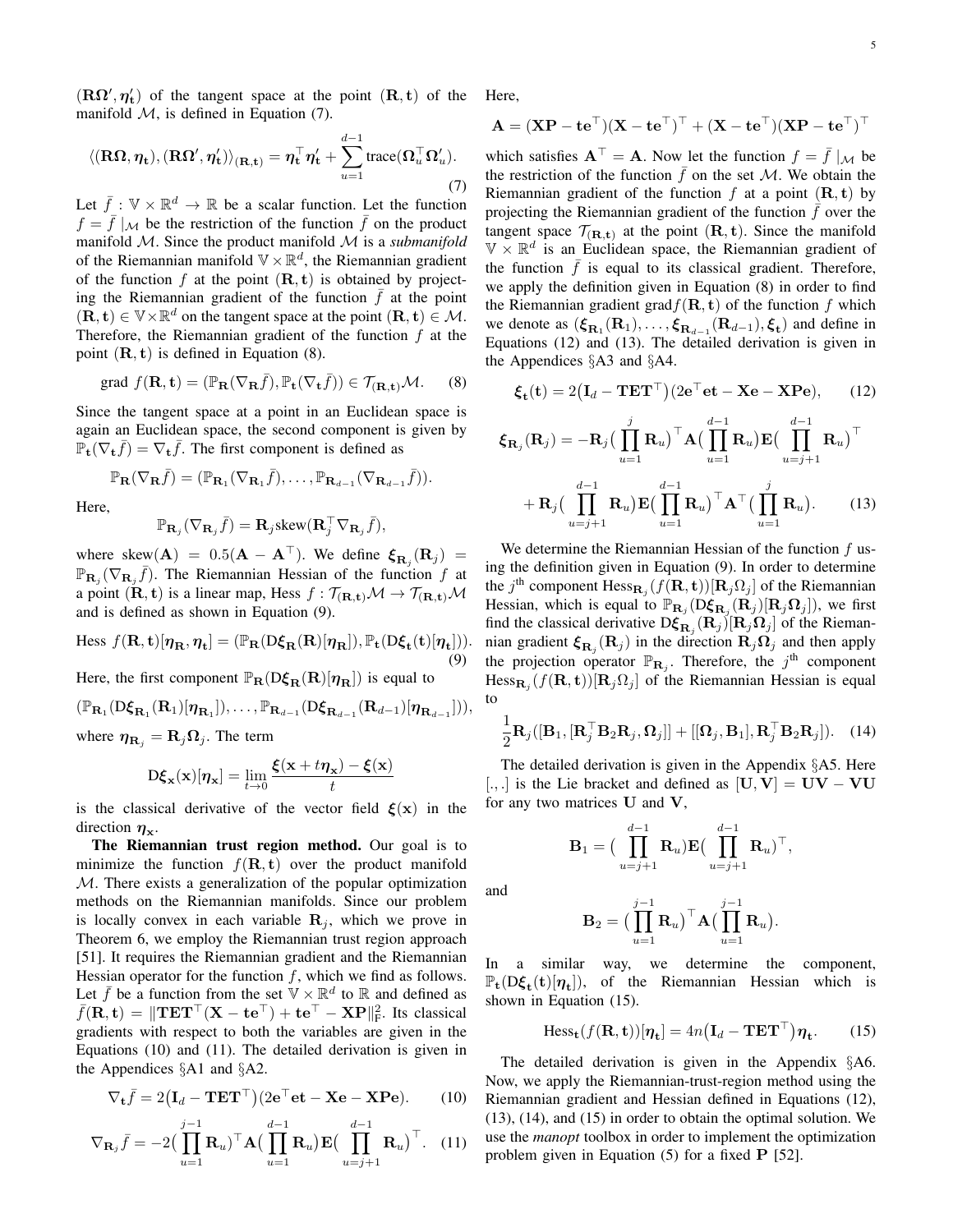Determining the reflection symmetry hyperplane  $\pi$ . In order to determine the reflection hyperplane  $\pi$ , we use Theorem 2 which states that the normal vector of  $\pi$  lies in the null space of the matrix  $\mathbf{I}_d + \left(\prod_{u=1}^{d-1} \mathbf{R}_u\right) \mathbf{E} \left(\prod_{u=1}^{d-1} \mathbf{R}_u\right)^{\top}$ and the optimal translation t lies on the hyperplane.

#### *C. Optimizing Correspondences* P

After obtaining the current estimate of the reflection transformation  $(\mathbf{R}, \mathbf{t})$ , we improve the correspondences matrix **P** by solving the problem given in Equation (5) while fixing  $(R, t)$ . We show that this sub-problem is equivalent to a linear assignment problem, where an *assignment* is a pair  $(i, i')$  of reflection symmetry points.

Claim 1: *The optimization problem given in Equation* (5) *is a linear assignment problem in*  $P$ *, for a fixed*  $(R, t)$ *.* 

Proof: Let us consider the cost function in Equation (5) and let  $X_m = TET<sup>T</sup>(X - te<sup>T</sup>) + te<sup>T</sup>$ . We have

$$
\|\mathbf{X}_{m} - \mathbf{X} \mathbf{P}\|_{\mathrm{F}}^{2} = \text{trace}((\mathbf{X}_{m} - \mathbf{X} \mathbf{P})^{\top}(\mathbf{X}_{m} - \mathbf{X} \mathbf{P}))
$$

$$
= \text{trace}(\mathbf{X}_{m}^{\top} \mathbf{X}_{m} - 2\mathbf{X}_{m}^{\top} \mathbf{X} \mathbf{P} + \mathbf{X}^{\top} \mathbf{X} \mathbf{P} \mathbf{P}^{\top}).
$$

Since, the first and the third terms (using the fact that the permutation matrices are orthogonal) are not the functions of P, the problem of finding the point of minimum of the function  $\|\mathbf{X}_{m} - \mathbf{X} \mathbf{P}\|_{\text{F}}^2$  is identical to the problem of finding the point of maximum of the function trace( $X_m^{\top} X P$ ). Using the identity trace( $\mathbf{A}^\top \mathbf{B}$ ) = vec( $\mathbf{A}$ )<sup> $\top$ </sup>vec( $\mathbf{B}$ ), we have that trace( $X_{m}^{\top} \mathbf{X} \mathbf{P}$ ) = vec $(\mathbf{X}^{\top} \mathbf{X}_{m})^{\top}$ vec( $\mathbf{P}$ ), where the operator vec vectorizes a matrix by stacking all the columns successively in a column vector.

Therefore, for a fixed reflection transformation, the problem defined in Equation (5) is equivalent to the problem defined in Equation (16).

$$
\begin{array}{ll}\n\max_{\mathbf{P} \in \{0,1\}^{n \times n}} & \text{trace}(\mathbf{X}_{m}^{\top} \mathbf{X} \mathbf{P}) = \text{vec}(\mathbf{X}_{m}^{\top} \mathbf{X})^{\top} \text{vec}(\mathbf{P}) \\
\text{subject to} & \mathbf{P} \mathbf{e} \leq \mathbf{e}, \quad \mathbf{P}^{\top} \mathbf{e} \leq \mathbf{e},\n\end{array} (16)
$$

which is a standard linear assignment problem. $\Box$ 

Claim 2: *The problem defined in Equation* (16) *is an integer linear program.*

**Proof:** Let  $v_1$  be a vector of size  $n^2 \times 1$  with the first n coordinates equal to one and the last  $n(n - 1)$  coordinates equal to zero. Let  $e_1$  be a vector of size  $n \times 1$  with all the coordinates equal to zero except the first coordinate which is equal to one. Let  $\mathbf{v}_2 = \begin{bmatrix} \mathbf{e}_1^\top & \mathbf{e}_1^\top & \dots & \mathbf{e}_1^\top \end{bmatrix}^\top$  be a vector of size  $n^2 \times 1$ . Now let us construct the matrices  $A_1$  and  $A_2$ , each of size  $n \times n^2$ , such that the *i*<sup>th</sup> row of the matrix  $A_1$  is equal to the row vector  $cs(v_1^\top, n(i-1))$  and the i<sup>th</sup> row of the matrix  $\mathbf{A}_2$  is equal to the row vector  $\text{cs}(\mathbf{v}_2^{\top}, i - 1)$ . Here  $cs(v^{\top}, i)$  is a row vector obtained by circularly shifting any row vector  $\mathbf{v}^{\top}$  right by *i* coordinates.

Now, it is trivial to verify that the constraint  $P<sup>†</sup>e \le e$ is equivalent to  $\mathbf{A}_1$ vec $(\mathbf{P}) \leq \mathbf{e}$  and the constraint  $\mathbf{Pe} \leq \mathbf{e}$ is equivalent to  $A_2$ vec(P)  $\leq$  e. Therefore, the problem

defined in Equation (16) is equivalent to the problem defined in Equation (17).

$$
\begin{array}{ll}\n\max & \text{vec}(\mathbf{X}_{m}^{\top}\mathbf{X})^{\top}\mathbf{a} \\
\mathbf{a} \in \{0,1\}^{n^{2} \times 1} & \text{subject to} & \begin{bmatrix} \mathbf{A}_{1}^{\top} & \mathbf{A}_{2}^{\top} \end{bmatrix}^{\top}\mathbf{a} \leq \begin{bmatrix} \mathbf{e}^{\top} & \mathbf{e}^{\top} \end{bmatrix}^{\top} \n\end{array} \n\tag{17}
$$

which is an integer linear program with  $a = \text{vec}(P)$ .

Solving the ILP. Since ILP is an NP-complete problem, there may not exist a polynomial time algorithm to find the optimal solution. We relax this ILP to a linear program by converting the constraint  $\mathbf{a} \in \{0,1\}^{n^2 \times 1}$  into  $\mathbf{a} \in [0,1]^{n^2 \times 1}$ . Now, the above ILP becomes a linear program. We first solve this LP using the Karmarkar's algorithm in [53] which takes  $O(n^{3.5})$  time. The solution  $\mathbf{a}^* = \begin{bmatrix} a_1^* & a_2^* & \dots & a_{n^2} \end{bmatrix}^\top$  of this LP belongs to  $[0,1]^{n^2 \times 1}$  which is a continuous solution. However, our final solution  $\mathbf{a}^f = \begin{bmatrix} a_1^f & a_2^f & \dots & a_{n}^f \end{bmatrix}^\top$  of the proposed ILP should be a discrete solution. We follow the rounding approach, as explained in  $([54]$ , ch. 11). The *i*-th element  $a_i^f$  of the final solution is equal to 1, if  $a_i^* \geq 0.5$ and equal to 0, if  $a_i^* < 0.5$ . This solution  $a_f$  may not be the optimal solution because according to [54],  $\text{vec}(\mathbf{X}_{m}^{\top} \mathbf{X})^{\top} \mathbf{a}^{f} \geq \frac{1}{2} \times \text{vec}(\mathbf{X}_{m}^{\top} \mathbf{X})^{\top} \mathbf{a}^{OPT}$ . Here,  $\mathbf{a}^{OPT}$  is the optimal solution of the above ILP.

## *D. Convergence Analysis*

We derive the essential results in order to prove that the alternating optimization framework converges.

Theorem 3: *The cost function* f(R, t, P) *is convex in the variable* t*.*

Proof: In order to prove this, we prove that the Riemannian Hessian of the function  $f$  with respect to the variable t is a positive semi-definite (PSD) matrix. Let  $\eta_t$  =  $\begin{bmatrix} \eta_1 & \eta_2 & \dots & \eta_d \end{bmatrix}^\top \in \mathbb{R}^d$ . Then using the definition of Riemannian metric, we have

$$
\langle \eta_{\mathbf{t}}, \text{Hess}_{\mathbf{t}}(f)[\eta_{\mathbf{t}}] \rangle_{\mathbf{t}} = \eta_{\mathbf{t}}^{\top} \text{Hess}_{\mathbf{t}}(f)[\eta_{\mathbf{t}}].
$$

Now, using the Riemannian Hessian  $Hess_{t}(f)[\eta_{t}]$  defined in Equation (15), we have that

$$
\boldsymbol{\eta}_t^\top\text{Hess}_{t}(f)[\boldsymbol{\eta}_t] = \boldsymbol{\eta}_t^\top\boldsymbol{\eta}_t - \left(\mathbf{T}^\top\boldsymbol{\eta}_t\right)^\top\text{E}(\mathbf{T}^\top\boldsymbol{\eta}_t)
$$

Now let  $\mathbf{q} = \mathbf{T}^\top \boldsymbol{\eta}_t$ . Then, we obtain

$$
\eta_{\mathbf{t}}^{\top} \text{Hess}_{\mathbf{t}}(f)[\eta_{\mathbf{t}}] = \eta_{\mathbf{t}}^{\top} \eta_{\mathbf{t}} - \mathbf{q}^{\top} \mathbf{E} \mathbf{q}
$$

$$
= \|\eta_{\mathbf{t}}\|_{2}^{2} - \sum_{u=1}^{d-1} q_{u} + q_{d}^{2} = \|\eta_{\mathbf{t}}\|_{2}^{2} - \|\mathbf{q}\|_{2}^{2} + 2q_{d}^{2}.
$$

Now, we know that  $TT<sup>T</sup> = I$ . Hence, we have

$$
\|\mathbf{q}\|_2^2 = \mathbf{q}^\top \mathbf{q} = \eta_\mathbf{t}^\top \mathbf{T} \mathbf{T}^\top \eta_\mathbf{t} = \eta_\mathbf{t}^\top \eta_\mathbf{t} = \|\eta_\mathbf{t}\|_2^2.
$$

Therefore,

$$
\|\boldsymbol{\eta}_{\mathbf{t}}\|_{2}^{2} - \|\mathbf{q}\|_{2}^{2} = 0 \Rightarrow \boldsymbol{\eta}_{\mathbf{t}}^{\top} \text{Hess}_{\mathbf{t}}(f)[\boldsymbol{\eta}_{\mathbf{t}}] = 2q_d^2 \ge 0. \square
$$

 $\prod_{u=1}^{d} \mathbf{R}_{u}^{\star}$  contains the eigenvectors of the matrix **A** as **Theorem 4:** At the critical point, the matrix  $T^*$  = *columns.*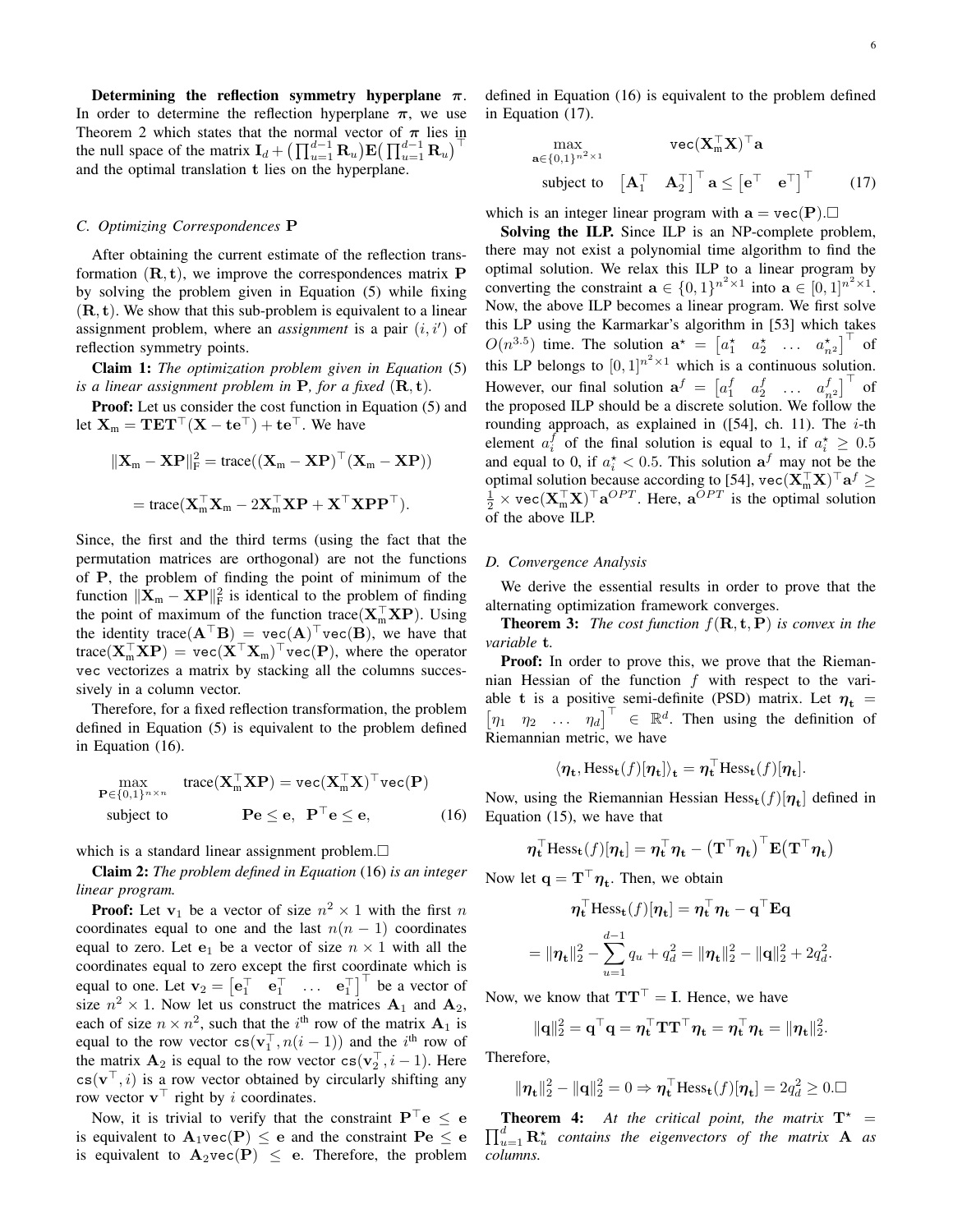Proof: At the critical point, the Riemannian gradient given in Equation (13) vanishes. Therefore,  $\xi_{\mathbf{R}_j}(\mathbf{R}_j) = \mathbf{0}_{d \times d}$ . Now pre-multiplying it with  $\left(\prod_{u=1}^{j} \mathbf{R}_{u}\right) \mathbf{R}_{j}^{\top}$  and then postmultiplying with  $(\prod_{u=j+1}^{d-1} \mathbf{R}_u)$ , we achieve

$$
AT^{\star}E = T^{\star}E(T^{\star})^{\top}AT^{\star} \Rightarrow (T^{\star})^{\top}AT^{\star}E = E(T^{\star})^{\top}AT^{\star}.
$$

Now, let  $\mathbf{Q} = \begin{bmatrix} \mathbf{Q}_1 & \mathbf{q}_2 \\ \mathbf{q}^{\top} & \mathbf{q} \end{bmatrix}$  $\mathbf{q}_3^\top$   $q_4$  $\Big] = (\mathbf{T}^{\star})^{\top} \mathbf{A} \mathbf{T}^{\star}$  be a matrix. Then, we have  $\mathbf{Q} \mathbf{E} = \mathbf{E} \mathbf{Q}$ . Therefore,

$$
\begin{bmatrix} \mathbf{Q}_1 & \mathbf{q}_2 \\ \mathbf{q}_3^\top & q_4 \end{bmatrix} \begin{bmatrix} \mathbf{I}_{d-1} & \mathbf{0}_{d-1} \\ \mathbf{0}_{d-1}^\top & -1 \end{bmatrix} = \begin{bmatrix} \mathbf{I}_{d-1} & \mathbf{0}_{d-1} \\ \mathbf{0}_{d-1}^\top & -1 \end{bmatrix} \begin{bmatrix} \mathbf{Q}_1 & \mathbf{q}_2 \\ \mathbf{q}_3^\top & q_4 \end{bmatrix}
$$

$$
\Rightarrow \mathbf{q}_2 = \mathbf{0}_{d-1}, \mathbf{q}_3 = \mathbf{0}_{d-1}, \mathbf{Q}_1 \mathbf{I}_{d-1} = \mathbf{I}_{d-1} \mathbf{Q}_1.
$$

Since,  $I_{d-1}$  is a diagonal matrix and the equality  $Q_1I_{d-1}$  =  $I_{d-1}Q_1$  holds true, it is easy to prove that  $Q_1$  is a diagonal matrix. Therefore, the matrix Q is also diagonal. The *spectral theorem* states that every real symmetric matrix has eigenvalue decomposition with real eigenvalues and orthogonal eigenvectors. Here, we have observed that the matrix A is a real symmetric matrix and satisfies  $\mathbf{Q} = (\mathbf{T}^{\star})^{\top} \mathbf{A} \mathbf{T}^{\star}$ , where the matrix  $Q$  is a diagonal matrix and the matrix  $T^*$  is an orthogonal matrix. Therefore, the matrix  $T^*$  is the matrix containing the eigenvectors of the matrix A. In Theorem 5, we prove that the order of stacking eigenvectors of  $A$  as columns of  $T^*$  affects the convexity of the problem.  $\Box$ 

**Theorem 5:** *The cost function*  $f(\mathbf{R}, \mathbf{t}, \mathbf{P})$  *is locally convex in each rotation matrix*  $\mathbf{R}_i$ *.* 

**Proof:** In order to show the local convexity in  $\mathbf{R}_j$ , we have to show that the value  $\langle \mathbf{R}_j \Omega_j, \mathbf{H} [\mathbf{R}_j \Omega_j] \rangle_{\mathbf{R}_j} \ge 0$  in the neighborhood of the optimal angle  $\theta_j^*$ . Here,  $\mathbf{H}[\mathbf{R}_j \mathbf{\Omega}_j] =$  $Hess_{\mathbf{R}_j}(f(\mathbf{R}, \mathbf{t}))[\mathbf{R}_j\Omega_j]$ . By using the Riemannian metric defined in Equation (7), we have

$$
\left\langle \mathbf{R}_j\mathbf{\Omega}_j,\mathbf{H}[\mathbf{R}_j\mathbf{\Omega}_j]\right\rangle_{\mathbf{R}_j}=\text{trace}(\mathbf{\Omega}_j^\top\mathbf{R}_j^\top\mathbf{H}[\mathbf{R}_j\mathbf{\Omega}_j]).
$$

By using Equation (14), the matrix  $\mathbf{R}_{j}^{\top} \mathbf{H}[\mathbf{R}_{j} \Omega_{j}]$  is equal to

$$
0.5[\mathbf{B}_1,[\mathbf{R}_j^\top \mathbf{B}_2 \mathbf{R}_j,\mathbf{\Omega}_j]]+0.5[[\mathbf{\Omega}_j,\mathbf{B}_1],\mathbf{R}_j^\top \mathbf{B}_2 \mathbf{R}_j].
$$

In the Appendix §A7, we show that the trace $(\mathbf{\Omega}_{j}^{\top} \mathbf{R}_{j}^{\top} \mathbf{H}[\mathbf{R}_{j} \mathbf{\Omega}_{j}])$  is equal to

$$
4 \times \text{trace}(\mathbf{R}_j^{\top} \mathbf{B}_2 \mathbf{R}_j (\mathbf{\Omega}_j \mathbf{B}_1 \mathbf{\Omega}_j - \mathbf{\Omega}_j \mathbf{\Omega}_j \mathbf{B}_1)).
$$
 (18)

We visualize this term for 
$$
d = 2
$$
. For  $d = 2$ , the matrix  
\n
$$
\mathbf{\Omega} = \begin{bmatrix} 0 & -\theta \\ \theta & 0 \end{bmatrix}, \mathbf{E} = \begin{bmatrix} 1 & 0 \\ 0 & -1 \end{bmatrix}, \text{ and let } \mathbf{A} = \begin{bmatrix} a_1 & a_2 \\ a_2 & a_3 \end{bmatrix} \text{ and}
$$
\n
$$
\mathbf{R} = \begin{bmatrix} \cos \theta & -\sin \theta \\ \sin \theta & \cos \theta \end{bmatrix}.
$$
 We have that

$$
\langle \mathbf{R}\mathbf{\Omega}, \mathbf{H}[\mathbf{R}\mathbf{\Omega}]\rangle_{\mathbf{R}} = 8a_2\theta^2 \sin(2\theta) + 4\theta^2 \cos(2\theta)(a_1 - a_3).
$$

In Fig. 3, we plot the value  $\frac{\langle \mathbf{R}\Omega, \mathbf{H}[\mathbf{R}\Omega] \rangle_{\mathbf{R}}}{\theta^2}$  against the initialization angle  $\theta$  for six reflection symmetry patterns having different orientations for symmetry axis. We observe that the PSD values are positive in the proximity of the optimal angles. Therefore, it is locally convex. We further observe that this quantity is maximum at the optimal angle. We also observe that, if  $\theta$  is the symmetry axis orientation, then the PSD value becomes positive in the proximity of  $\theta$  and  $\theta + 180^\circ$ . The reason for the second range is that, if  $\theta$  is the slope of a line, then  $\theta + 180^\circ$  is also the slope of the same line.

In Theorem 4, we claimed that the order in which the eigenvectors are stacked as columns of the matrix  **affects** the local convexity. We prove it as follows. At the critical point, we have that  $\mathbf{R}^{\top} \mathbf{A} \mathbf{R} = \text{diag}(d_1, d_2)$ . We note that  $\Omega_j \mathbf{B}_1 \Omega_j - \Omega_j \Omega_j \mathbf{B}_1 = \mathbf{E}$  for  $d = 2$ . Now from Equation (18), we achieve

$$
\langle \mathbf{R}\mathbf{\Omega}, \mathbf{H}[\mathbf{R}\mathbf{\Omega}]\rangle_{\mathbf{R}} = d_1 - d_2 \Rightarrow d_1 \geq d_2.
$$

Therefore, the first column of the matrix  $\mathbb{R}^*$  should be the eigenvector corresponding to the maximum eigenvalue and the second column of the matrix  $\mathbb{R}^*$  should be the eigenvector corresponding to the minimum eigenvalue of the matrix  $A.\Box$ 



Fig. 3. Illustration of the local convexity. The value  $\frac{\langle \mathbf{R}\Omega, \mathbf{H}[\mathbf{R}\Omega]\rangle_{\mathbf{R}}}{\theta_1^2}$  against the initialization angle  $\theta$  for 6 reflection symmetry patterns having different orientations,  $\{0^\circ, 20^\circ, 40^\circ, 60^\circ, 80^\circ, 100^\circ\}$  for symmetry axis. The PSD value (divided by  $\theta^2$ ) is positive in the proximity of the optimal angle.

Theorem 6: *The proposed alternating framework converges to the global minimum if the initialization of the rotation matrices*  $\mathbf{R}_1, \ldots, \mathbf{R}_{d-1}$  *are within the proximity of the optimal rotation matrices and initialization of the translation* t *is any random vector.*

Proof: We observe that the proposed alternation framework is basically the block coordinate descent (BCD) method, where  $(\mathbf{R}_1, \ldots, \mathbf{R}_{d-1}, \mathbf{t})$  and P are two blocks of coordinates. According to [55], the BCD method converges if the cost function is convex in each block of coordinates. Here, we have seen that the cost function is convex in the coordinates t (Theorem 3), convex in the coordinates P on the relaxed domain  $[0, 1]^{n \times n}$ , and locally convex in the coordinates  $(\mathbf{R}_1, \ldots, \mathbf{R}_{d-1})$  (Theorem 5). This implies that if the initialization of  $(\mathbf{R}_1, \ldots, \mathbf{R}_{d-1})$  is within the proximity of the optimal solution, then the alternating framework converges to the global minimum. We experimentally show this theorem for the case  $d = 2$ . We use the dataset for  $d = 2$  with  $\sigma = 0$  as mentioned in §V-B. In Fig. 4, we plot the error (averaged over all optimal angles) at the convergence point against the initialization angles for the case  $d = 2$  (we shift the error vectors for different optimal angles so that the optimal angle is always 90°). We observe that the variance becomes zero for initialization angle  $\theta_0 \in (90^{\circ} - 12^{\circ}, 90^{\circ} + 9^{\circ})$  and  $\theta_0 \in (270^{\circ} - 12^{\circ}, 270^{\circ} + 9^{\circ})$ . The reason for the second range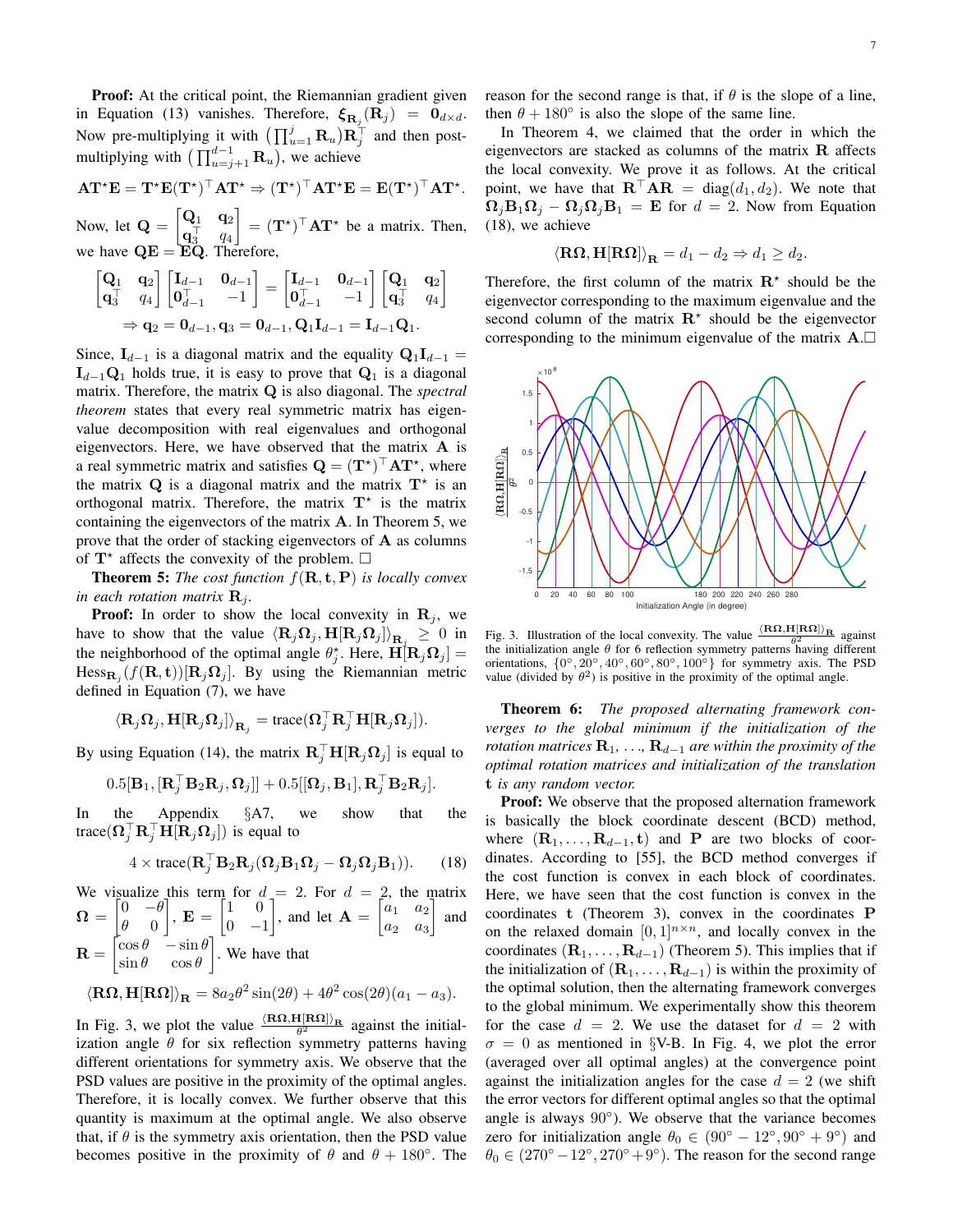is that, if  $\theta$  is the slope of a line, then  $\theta + 180^\circ$  is also the slope of the same line. $\Box$ 



Fig. 4. We plot the error at the convergence point against the initialization angles for the case  $d = 2$  (we shift the error vectors for different optimal angles so that the optimal angle is always  $90°$ ). We observe that the variance in the error becomes zeros for initialization angle  $\theta_0 \in (90^{\circ} - 12^{\circ}, 90^{\circ} + 9^{\circ})$ and  $\theta_0 \in (270^{\circ} - 12^{\circ}, 270^{\circ} + 9^{\circ}).$ 

In summary, in order to obtain the optimal  $(\mathbf{R}^{\star}, \mathbf{t}^{\star}, \mathbf{P}^{\star})$ , we follow Algorithm 1.

# Algorithm 1

- 1: Input: Set of points  $S = {\mathbf{x}_i}_{i=1}^n$ .
- 2: Initialize angles  $\theta_0$  and translation t.
- 3: Solve the ILP defined in Equation (17) for P.
- 4: For this  $P$ , solve for  $(R, t)$  using the Riemannian-trustregion method using the Riemannian gradient and Hessian defined in Equations (12), (13), (14), and (15).
- 5: Keep iterating steps 3 and 4 till convergence.
- 6: Output: The optimal  $\mathbf{R}_1^{\star}, \mathbf{R}_2^{\star}, \ldots, \mathbf{R}_{d-1}^{\star}$  and  $\mathbf{t}^{\star}$ .

Initialization Strategy: In the Theorem 5, we have shown that  $f(\mathbf{R}, \mathbf{t}, \mathbf{P})$  is locally convex in rotation matrix **R**. Therefore, Algorithm 1 converges to the global minimum if we initialize the rotation matrix in the proximity of the global solution. Hence, we approximate the initial  $\bf{R}$  by finding a small set of candidate pairs of mirror symmetric points. We discuss the proposed approach for finding a small set of candidate pairs of mirror symmetric points as follows.

Let us consider the input set  $S = {\mathbf{x}_i}_{i=1}^n$ . We propose a randomized approach to find a small set of candidate pairs of mirror symmetric points. We select two points,  $x_p$  and  $\mathbf{x}_q$ , uniformly at random from the set S. Let  $\mathbf{x}_{p'}$  and  $\mathbf{x}_{q'}$  be their actual mirror images, respectively. We then construct two sets,  $P = \{(\mathbf{x}_p, \mathbf{x}_i)\}_{i=1, i \neq p, q}^n$  and  $\mathcal{Q} = \{(\mathbf{x}_q, \mathbf{x}_i)\}_{i=1, i \neq q, p}^n$  of pairs of points. Given the sets  $P$  and  $Q$ , our goal is to find the pairs  $(\mathbf{x}_p, \mathbf{x}_{p'})$  and  $(\mathbf{x}_q, \mathbf{x}_{q'})$ . It is trivial to observe that  $(\mathbf{x}_p, \mathbf{x}_{p'}) \in \mathcal{P}$  and  $(\mathbf{x}_q, \mathbf{x}_{q'}) \in \mathcal{Q}$ . We note that each pair of points define its own symmetry plane, the one which is perpendicular to the line segment joining the two points and passing through the mid-point of this line segment. Now, if the pairs  $(\mathbf{x}_p, \mathbf{x}_{p'})$  and  $(\mathbf{x}_q, \mathbf{x}_{q'})$  are true pairs then both the reflection planes, defined by these two pairs, should be the same. For each pair  $(x_p, x_i) \in \mathcal{P}$ , we keep sampling a pair  $(x_q, x_j) \in \mathcal{Q}$  uniformly at random without replacement until the reflection planes defined by these two pairs are the same. We determine whether the two reflection planes, defined by these two pairs,  $\pi_{pi}: \eta_{pi}^{\top} \mathbf{x} - c_{pi} = 0$  and  $\pi_{qj}: \eta_{qj}^{\top} \mathbf{x} - c_{qj} = 0$ are the same if the conditions,  $\cos^{-1}(\eta_{pi}^{\top} \eta_{qj}) \leq \epsilon_{\theta}$  and  $\frac{\min\{d_q, d_j\}}{\max\{d_q, d_j\}} \geq 1 - \epsilon_d$  are true. Here,  $\eta_{pi} = \frac{\mathbf{x}_p - \mathbf{x}_i}{\|\mathbf{x}_p - \mathbf{x}_i\|_2}$  is the  $\frac{\mathbf{x}_p - \mathbf{x}_i}{\|\mathbf{x}_p - \mathbf{x}_i\|_2}$  is the normal vector to the plane  $\pi_{pi}$ ,  $c_{pi} = \eta_{pi}^{\top}(\frac{x_p + x_i}{2})$  $\frac{+x_i}{2}$ ) is the distance of the origin from the plane  $\pi_{pi}$ ,  $\eta_{qj} = \frac{x_q - x_j}{\|x_q - x_j\|}$  $\frac{\mathbf{x}_q - \mathbf{x}_j}{\|\mathbf{x}_q - \mathbf{x}_j\|_2}$  is the normal vector to the plane  $\pi_{qj}$ ,  $c_{qj} = \eta_{qj}^{\top}(\frac{\mathbf{x}_q + \mathbf{x}_j}{2})$  $\frac{+x_j}{2}$ ) is the distance of the origin from the plane  $\pi_{qj}$ ,  $d_q = |\eta_{pi}^{\top} \mathbf{x}_q - c_{pi}|$ , and  $d_j = |\boldsymbol{\eta}_{pi}^\top \mathbf{x}_j - c_{pi}|.$ 

We repeat the above procedure ten times. With this, we get a set of 20 (2 for each run) candidate pairs of mirror symmetric points. Since we consider the case where only a single symmetric object is present in the input set, we consider the median plane of the 20 planes defined by the above computed 20 candidate pairs. Now, we use the normal  $\eta$  to this median plane for initialization. We also initialize the initial translation vector t as the median of the mid-points of the line segment joining the points of the candidate pairs of the mirror symmetric points.

First, we subtract each data point of the point cloud from the estimated t of the point cloud. This ensures that the reflection symmetry plane passes through the origin. Now, we know the unit normal to the reflection symmetry plane. Therefore, we use the Householder transform to reflect each point which is  $\mathbf{x}_{i'} = (\mathbf{I} - 2\eta \eta^{\top}) \mathbf{x}_{i}$ . Therefore, we have the matrix  $X$  containing the original point cloud and the matrix  $X_m$  containing the reflected point cloud about the estimated reflection symmetry plane. Now, using  $X$  and  $X_m$ , we solve the linear assignment problem, defined in Equation (17) to find the matrix P. Now, we use these approximate correspondences to estimate the reflection symmetry plane as step 4 of Algorithm 1.

### IV. TIME COMPLEXITY

There are two main steps involved in our algorithm. The first one is to solve for reflection symmetry transformation matrices  $\mathbf{R}_1, \mathbf{R}_2, \ldots, \mathbf{R}_{d-1}$ , t using the Riemannian trust region [51]. The second step is to find the pairs of reflective symmetric points using an integer linear program. The time complexity of Riemannian trust region method is  $O(nd^2)$ . Since solving integer linear program is an NP-complete problem, we first relax it to a linear program (as discussed at the end of §III-C). The time complexity of solving a linear program is polynomial in the number of points in the point cloud. We use the Karmarkar's algorithm in [53] which has the time complexity of  $O(n^{3.5})$ . Therefore, the overall complexity of our approach is polynomial in the number of points in the point cloud which is equal to  $O(nd^2) + O(n^{3.5}) \approx O(n^{3.5})$ , since  $d \ll n$ . It takes around 38.4 seconds  $(d = 3)$  to find the symmetry plane and all the pairs of mirror symmetric points in a point cloud with 500 points using MATLAB on a Linux machine with i7-7500U CPU @ 2.70GHz, and 16GB RAM.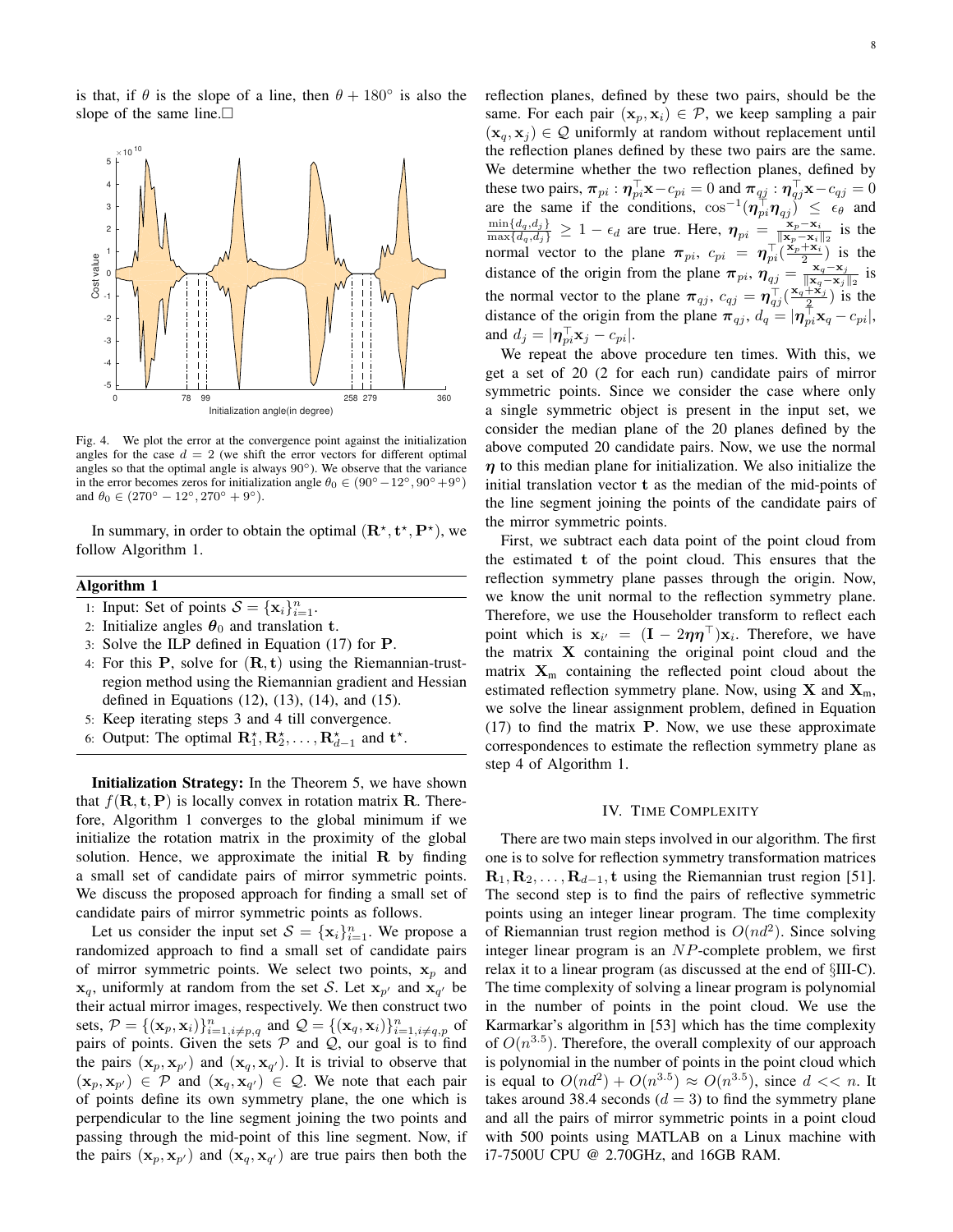

Fig. 5. Recall vs Precision curves for methods Cicconet *et al.* [13], Ecins *et al.* [12], Speciale *et al.* [11], and the proposed approach on the dataset given [56]. We show the maximum F-score for each method in the legends and corresponding points on the precision vs. recall curve using the same colored point.

#### V. EVALUATION AND RESULTS

#### *A. Evaluation of Reflection Symmetry Plane*

In order to evaluate the performance of reflection symmetry plane detection, we compare the performance of our approach with the performance of the methods in [12], [13], and [11]. We compare the detected plane of reflection symmetry to that of these methods on the dataset in [56] with F-score as the evaluation metric proposed in [56]. The dataset given in [56] contains models of 1354 3D real world objects in which the ground-truth plane of reflection symmetry is provided for all the objects.

Speciale *et al.* proposed a Hough transform voting based approach [11]. Ecins *et al.* proposed an ICP based approach [12]. First, they initialize the reflection symmetry plane and then iteratively update the reflection symmetry plane using the Levenberg-Marquardt solver till convergence. They have further used the normals at each point to reject outliers points. Therefore, they need oriented point clouds, i.e., normal at each point be given. Cicconet *et al.* first reflected the original point cloud about an arbitrary reflection plane and then used the ICP algorithm to align the original point cloud and the reflected point cloud [13]. Then, they determine the reflection symmetry plane.

In order to evaluate the accuracy of detecting reflection symmetry plane for each method, we find the precision and recall rates and the  $F$ -score. According to [56], the precision and the recall rates are defined as  $P = \frac{TP}{TP + FP_2}$ ,  $R = \frac{TP}{TP + FN}$ , respectively. The *F*-Score is defined as  $F = \frac{2RP}{R+P}$ . According to  $[56]$ ,  $TP$  is equal to the number of correctly estimated reflection symmetry planes,  $FP$  is equal to the number of



Fig. 6. The values  $e_d$  and  $e_m$  vs the perturbation radius  $\sigma^2$ . (a) d=2, and (b) d=3. We observe that the performance measure quantities  $e_d$  and  $e_m$  remain close to that of the ground truth quantities.

incorrectly estimated reflection symmetry planes, and  $FN$ is equal to the number of ground-truth reflection symmetry planes which are not detected. According to [56], a detected plane of reflective symmetry is declared to be correct or incorrect as follows. Let  $x_1^e$ ,  $x_2^e$ , and  $x_3^e$  be three points on the detected plane of reflection symmetry. Let  $x_1^g$ ,  $x_2^g$ , and  $x_3^g$  be three points on the ground truth plane of reflection symmetry of the underlying symmetric object. These three points on the plane of reflection symmetry planes are any three points from the four points of intersection of the plane of reflection symmetry with the bounding box of the underlying reflective symmetric object. Now, according to [56], the detected plane of reflection symmetry is declared correct if the angle between the normal of the detected plane of reflection symmetry, which is defined as  $\eta_e = (\mathbf{x}_1^e - \mathbf{x}_2^e) \times (\mathbf{x}_1^e - \mathbf{x}_3^e)$ , and the normal of the ground truth plane of reflection symmetry, which is defined as  $\mathbf{\bar{\eta}}_{g} = (\mathbf{x}_{1}^{g} - \mathbf{x}_{2}^{g}) \times (\mathbf{x}_{1}^{g} - \mathbf{x}_{3}^{g}),$  is less than a predefined threshold, i.e.,  $\cos^{-1}\left(\frac{|\eta_{\rm e}^\top \eta_{\rm g}|}{\|\eta_{\rm e}\|_{\mathcal{D}}\|_{\mathcal{D}}} \right)$  $\|\boldsymbol{\eta}_\text{e}\|_2 \|\boldsymbol{\eta}_\text{g}\|_2$  $\Big)$  <  $t_{\theta}$ . Furthermore, according to [56], the distance between the center of the detected plane of reflection symmetry, which defined as  $\mathbf{c}_e = \frac{\mathbf{x}_1^e + \mathbf{x}_2^e}{2}$ , from the ground truth plane of reflection symmetry is less than a predefined threshold, i.e.,  $\frac{|c_e^{\top} \eta_g - \eta_g^{\top} x_1^{\epsilon}|}{\|\eta\|_{\infty}}$  $\frac{d_{g}-d_{g}-d_{1}}{\|\eta_{g}\|_{2}}$  <  $t_{d}$ . In order to find the precision vs. recall curve, we change the threshold for angle as  $t_{\theta} \in [0, 45^{\circ}]$  and the threshold for distance as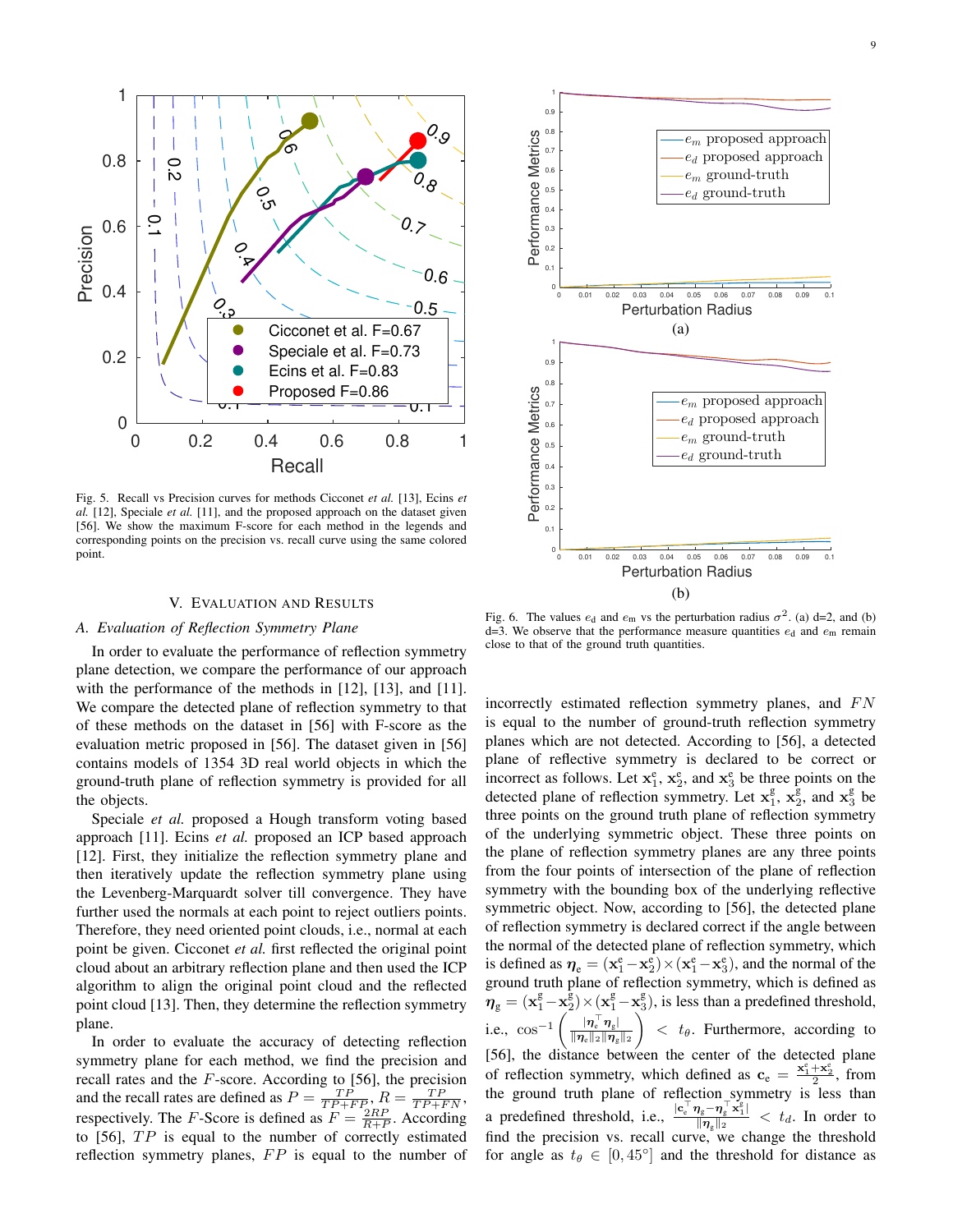$t_d \in [0, 2s]$ . Here,  $s = \min\{\|\mathbf{x}_1^e - \mathbf{x}_2^e\|_2, \|\mathbf{x}_1^e - \mathbf{x}_3^e\|_2, \|\mathbf{x}_1^g \mathbf{x}_{2}^{\text{g}}\Vert_{2}$ ,  $\Vert \mathbf{x}_{1}^{\text{g}} - \mathbf{x}_{3}^{\text{g}}\Vert_{2}$ . In Fig. 5, we plot the recall vs. precision curves for the methods in [13], [12], [11], and the proposed approach on the dataset given in [56]. We show the maximum  $F$ -score for each method in the legends. The maximum  $F$ score for [12] is equal to 0.83, for [13] is equal to 0.67, for [11] is equal to 0.73, and for the proposed approach is equal to 0.86.

#### *B. Robustness to Perturbations*

In order to measure the qualitative performance of the proposed approach, we investigate the following two errors which are functions of the perturbation radius  $\sigma^2$ :

$$
e_{\mathbf{d}} = \frac{1}{n} \sum_{i=1}^{n} | \langle \hat{\mathbf{z}}_i, \hat{\mathbf{v}} \rangle | \text{ and } e_{\mathbf{m}} = \frac{1}{n} \sum_{i=1}^{n} | \hat{\mathbf{v}}^\top \mathbf{x}_i^{\mathbf{m}} + w_0 |.
$$

The error  $e_d$  represents how well the vectors, along the line segments joining the estimated reflection symmetry points, align with the normal to the hyperplane  $\pi$  at convergence. The error  $e_m$  represents how well the mid-points of line segments joining reflection symmetry points lie on the estimated hyperplane  $\pi$ . Here,  $\hat{\mathbf{z}}_i = \frac{\mathbf{x}_i - \mathbf{x}_{i'}}{\|\mathbf{x}_i - \mathbf{x}_{i'}\|_2}$ ,  $\hat{\mathbf{v}}$  is the unit normal to the hyperplane  $\pi$ ,  $\mathbf{x}_i^{\text{m}} = \frac{\mathbf{x}_i + \mathbf{x}_i}{2}$ , and  $w_0$  is the distance of the hyperplane  $\pi$  from the origin. In Fig. 6, we show the errors  $e_d$  and  $e_m$  against the perturbation radius  $\sigma^2$ . We observe that the values  $e_m$  and  $e_d$  for the proposed approach are close to that of the ground-truth reflection symmetry even as the value of  $\sigma^2$  increases. We construct the following dataset to perform the above experiment. Let  $\{x_1, x_2, \ldots, x_{\frac{n}{2}}\}$  be the randomly chosen  $\frac{n}{2}$  points. Given the reflection transformations  $\{R_1, \ldots, R_{d-1}, t\}$ , we reflect these points using the *Definition 1* in order to get the final symmetric set  $S = {\mathbf{x}_1, \mathbf{x}_2, \dots, \mathbf{x}_{\frac{n}{2}}, \mathbf{x}'_1, \mathbf{x}'_2, \dots, \mathbf{x}'_{\frac{n}{2}}}.$ Then, we perturb each point with random noise as  $x \leftarrow$  $\mathbf{x} + \mathcal{N}(\mathbf{0}_d, \text{diag}(\sigma^2, \sigma^2, \dots, \sigma^2)), \forall \mathbf{x} \in \mathcal{S}$ . Here,  $\sigma^2$  is the perturbation radius and the perturbation is different for each point. For the case  $d = 2$ , we create sets containing reflection symmetry patterns with  $n \in \{50, 100, 150, 200, 250, 300\}$  with  $0 \leq x, y \leq 1$ . For each *n*, we take 19 different symmetry axis orientations in the range from  $-90°$  to  $90°$  with step size of 10°. We choose  $\sigma^2 \in \{0, 0.01, 0.02, ..., 0.1\}$  to get 11 different perturbations. In total, we have 1254 sets for the evaluation. In Fig. 7, we show an example point set from this dataset. For the case  $d = 3$ , we create reflective symmetric sets with  $n \in \{50, 100, 150, 200, 250, 300\}$  with  $0 \le x, y \le 1$ . For each  $n$ , we take 16 different symmetry plane orientations by considering  $\theta_1 \in \{-30^\circ, 0^\circ, 35^\circ, 80^\circ\}$  and  $\theta_2 \in$  $\{-30^\circ, 0^\circ, 35^\circ, 80^\circ\}$ . We choose  $\sigma^2 \in \{0, 0.01, \ldots, 0.1\}$ . In total, we obtain 1056 point sets.

#### *C. Evaluation in Higher Dimensional Data*

**Datasets.** Since datasets for higher dimensions  $(d > 3)$ are not available with ground-truth reflection symmetry, we synthetically create datasets as follows. For the case  $d = 6$ and  $d = 8$ , we create mirror symmetric point clouds using Definition 1, with  $n \in \{50, 100, 150, 200, 250, 300\}$  and



Fig. 7. An example point set for  $d = 2$ .

 $0 \leq x, y \leq 1$ . For each *n*, we take 20 random symmetry plane normals. We choose  $\sigma^2 \in \{0, 0.02, 0.04, ..., 0.1\}$  to get 6 different perturbations. In total, we have 720 sets for evaluation. For all these point clouds, we have the groundtruth correspondences between the symmetric points and the normals to the ground-truth symmetry planes.

Evaluation of correspondences. In order to evaluate the performance, we measure the correspondence rate which is the number of correct correspondences out of the estimated correspondences. Let  $(i, i'_e)$  be the estimated correspondence and let  $(i, i'_g)$  be the ground-truth correspondence. Then, we decide if the estimated correspondence  $(i, i'_e)$  is correct based on a distance threshold  $\tau_d$ . If the distance  $\|\mathbf{x}_{i_e'} - \mathbf{x}_{i_g'}\|_2$  between the points  $\mathbf{x}_{i'_g}$  and  $\mathbf{x}_{i'_g}$  is less than the distance threshold  $\tau_d$ , then the correspondence  $(i, i'_e)$  is correct and otherwise, incorrect. For a given threshold  $\tau_d$ , we count the correspondences  $(i, i'_e)$  for which the condition  $\|\mathbf{x}_{i'_e} - \mathbf{x}_{i'_g}\|_2 < \tau_d$  holds true. In Fig. 8, we show the correspondence rate vs the distance threshold curves for the different perturbation radius  $\sigma^2 \in$  $\{0, 0.02, 0.04, \ldots, 0.1\}$  and for  $d = 6$  and  $d = 8$ . We vary the distance threshold as  $\tau_d \in \{0, 0.01, 0.02, ..., 0.34\}$ . We observe that the correspondence rate increases as the distance threshold increases and the correspondence rate decreases as the perturbation radius increases for both  $d = 6$  and  $d = 8$ .

Evaluation of symmetry plane. To evaluate the performance of the reflection plane detection in higher dimensional point clouds  $(d > 3)$ , instead of finding  $d - 1$  points on the estimated hyperplane (since finding  $d - 1$  points could be difficult), we measure the distance between their normals. Without loss of generality, we prepare the dataset such that the reflection symmetry plane passes through the origin. Now, let  $\eta^g$  and  $\eta^e$  be the unit normals to the ground-truth and the estimated reflection symmetry planes, respectively. Then, we declare the estimated reflection symmetry plane to be correct, if  $\cos^{-1}((\eta^g)^\top \eta^e) < \tau_\theta$ . We vary the angle threshold  $\tau_\theta$ in the range  $[0^\circ, 5^\circ]$  with a step size of  $0.01^\circ$ . In Fig. 9, we show the precision rate vs the angle threshold  $\tau_{\theta}$  curves for different perturbation radius  $\sigma^2 \in \{0, 0.02, 0.04, \ldots, 0.1\}$  and for  $d = 6$  and  $d = 8$ . We observe that the precision rate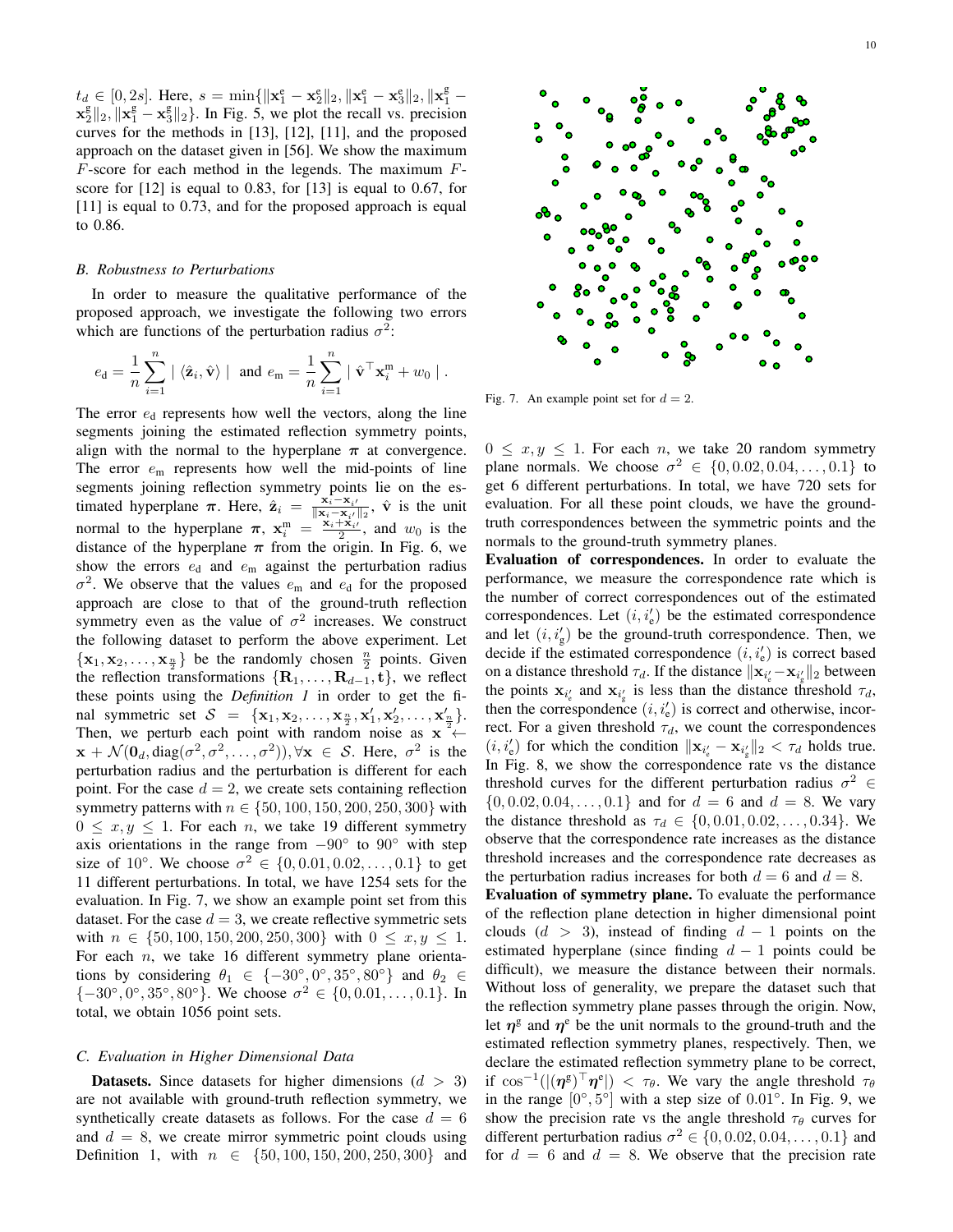increases as the angle threshold increases and decreases as the perturbation radius increases for both  $d = 6$  and  $d = 8$ .



Fig. 8. Correspondence rate vs distance threshold curves for  $d = 6$  and  $d = 8$ .



Fig. 9. Precision rate vs angle threshold curves for  $d = 6$  and  $d = 8$ .



Fig. 10. Detected reflection symmetry on two real 3D scans of buildings from the dataset [56].

## *D. Results*

In Fig. 10, we show the detected reflection symmetry for two real 3D scans of buildings from the dataset [56]. In Fig. 11, we present the results for the case  $d = 3$ . The point cloud in Fig. 10(a) contains 912045 points and the point cloud in Fig. 10(b) contains 767474 points. Since the computational complexity is  $O(n^{3.5}) + O(n d^2)$ , the computation time and space requirement (storing the matrices  $A_1$  and  $A_2$ ) are very high. Therefore, in order to compute the reflection symmetry in these scans, we randomly sample around 600 points. In both cases, we show the reflection symmetry plane by the blue color and estimated pairs of reflective symmetric points by the red colored line segment joining them. In order to make our algorithm robust to the part removal, we simply put the extra constraint  $e^{\top}$ **P** $e \leq 2k$  in ILP defined in Equation (17) which limits the number of pairs to at most k. For  $d = 2$ , we detect reflection symmetry in the set of corner points in a real image. In order to determine the symmetry axis, we use Theorem 2. For  $d = 3$ , we use existing standard 3D models dataset [57]. In order to calculate the symmetry axis in an image using the proposed approach, we first find the set of corner points [58]. This set may contain the corners not lying on the symmetric object. Therefore, we apply the proposed approach with RANSAC [59]. We compare the proposed results with the results of two descriptor based methods [39] and [46].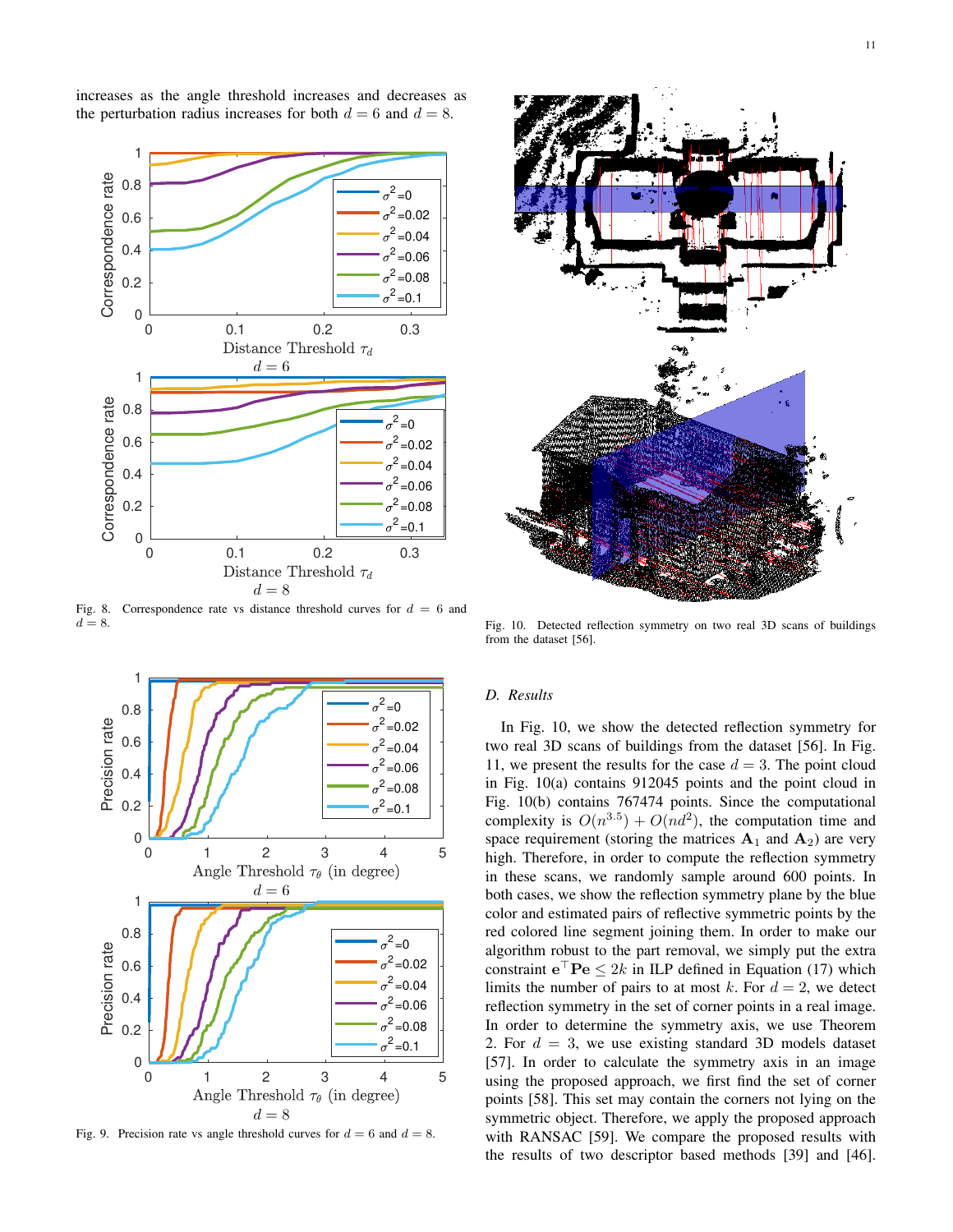

Fig. 11. Results of symmetry detection in the 3D object models from the dataset [57]. In the first and third columns we show the point set on the original surface. And in the second and fourth columns we show the detected reflection symmetry. The correspondences are shown by joining the mirror symmetric points by the black colored lines. The Reflection symmetry plane is shown in light brown color. The mid-points of the mirror symmetric points are show in blue color. Here, we show the surface for visualization purpose only.

We evaluate on real and synthetic images containing single symmetric object from the dataset [60]. In TABLE I, we present the precision and the recall rates. We observe that for synthetic images, the precision rate is very high for the proposed approach because most of the corner points lie on the symmetric object. Whereas, in real images, the set of corner points contains many outlier corners which leads to the degraded performance. Precision rates for the proposed approach are higher than that for the methods [39] and [46]. The recall rates are better than that of the method [39] and comparable to that of the method [46]. This leads to the conclusion that symmetry detection can be performed even when the feature descriptors are not available. In Fig. 12, we show the results on the datasets [61], [62], and [60]. The last two images show the failure cases from the datasets [60]. The reason could be that the pixels which are responsible for symmetry detection such as pixels on eyes and ear tips in the second image are not detected in the corner point detection step.

TABLE I PRECISION AND RECALL RATES FOR THE METHODS [39], [46], AND THE PROPOSED APPROACH ON THE DATASET [60].

|                  | Precision |      |      | Recall |      |      |
|------------------|-----------|------|------|--------|------|------|
|                  | 139       | 461  | Ours | [39]   | [46] | Ours |
| Real Images      | 0.21      | 0.30 | 0.42 |        | 0.95 | 0.93 |
| Synthetic Images | 0.28      | 0.29 | 0.73 | 0.93   | 1.00 | 0.96 |

Influence of Different Initializations. We first create the following dataset of 3D point clouds. We create 5000 point clouds  $\{S_i\}_{i=1}^{5000}$  with known ground-truth symmetries as discussed in §5.2. We keep 500 points in each point cloud. Without loss of generality, we choose the reflection symmetry plane such that it makes  $90^\circ$  angle with x-axis and y-axis, i.e., the  $x-y$  plane. For each point cloud, we initialize the variable  $\mathbf{t}_i^0 = \text{mean}(S_i)$  and  $(\theta_x^0, \theta_y^0)$  on every point of the grid domain  $\{-90^\circ, -80^\circ, \dots, +80^\circ, +90^\circ\} \times$  $\{-90^\circ, -80^\circ, \ldots, +80^\circ, +90^\circ\}$ . We then run our approach and measure the error at the convergence  $e_i(\theta_x^0, \theta_y^0)$  =  $\left\|\mathbf{R}_x^{\star} \mathbf{R}_y^{\star} \mathbf{E} (\mathbf{R}_x^{\star} \mathbf{R}_y^{\star})^{\top} (\mathbf{X}_i - \mathbf{t}^{\star} \mathbf{e}^{\top}) + \mathbf{t}^{\star} \mathbf{e}^{\top} - \mathbf{X}_i \mathbf{P}^{\star}\right\|$ 2  $\int_{F}^{2}$  for each initialization  $(\theta_x^0, \theta_y^0)$ . Then, we find the average error  $e(\theta_x^0, \theta_y^0) = \frac{1}{5000} \sum_{i=1}^{5000} e_i(\theta_x^0, \theta_y^0)$ . Here,  $\mathbf{R}_x$  and  $\mathbf{R}_y$  are defined as follows.

$$
\mathbf{R}_x = \begin{bmatrix} 1 & 0 & 0 \\ 0 & \cos \theta_x^0 & -\sin \theta_x^0 \\ 0 & \sin \theta_x^0 & \cos \theta_x^0 \end{bmatrix}, \mathbf{R}_y = \begin{bmatrix} \cos \theta_y^0 & 0 & -\sin \theta_y^0 \\ 0 & 1 & 0 \\ \sin \theta_y^0 & 0 & \cos \theta_y^0 \end{bmatrix}.
$$

In Fig. 13, we show the average error  $e(\theta_x^0, \theta_y^0)$ . We observe that if the initialization  $(\theta_x^0, \theta_y^0)$  is far away from the global optimum  $(0^{\circ}, 0^{\circ})$ , then the error is very high. As the distance between the initialization angles  $(\theta_x^0, \theta_y^0)$  and the global optimum angles  $(0^{\circ}, 0^{\circ})$  decrease, the error  $e(\theta_x^0, \theta_y^0)$ remains approximately constant and suddenly drops to near zero after a particular distance. This indicates that, if the initialization angles are within a particular distance from the global optimum, then our approach always find the global optimum solution. This empirical result concurs with the result we already proved in Theorems 5 and 6.

## VI. CONCLUSION

In this work, we have developed a theory for establishing the correspondences between the mirror symmetric points in  $\mathbb{R}^d$ . We, further, determine the reflection symmetry transformation in a volumetric set of points in  $\mathbb{R}^d$  containing a perturbed reflection symmetry pattern using optimization on Riemannian manifold. We have shown that our method is robust to a significant amount of perturbation and achieves 100% accuracy for no perturbation. We have further shown the significance of this work by detecting reflection symmetry in real images and comparing with state-of-the-art methods. The proposed approach is particularly suitable for detecting reflection symmetry of objects in applications where obtaining a robust local descriptor is highly challenging. The linear assignment problem is a time consuming step which restricts us to apply it on the large point sets. However, a proper sampling method can be employed to reduce the size of the point set without losing the symmetry present in the point set. We believe that the fundamental theory and algorithm developed in this work will pave the way for researchers to exploit them for scenarios where estimating feature descriptors is a challenging task.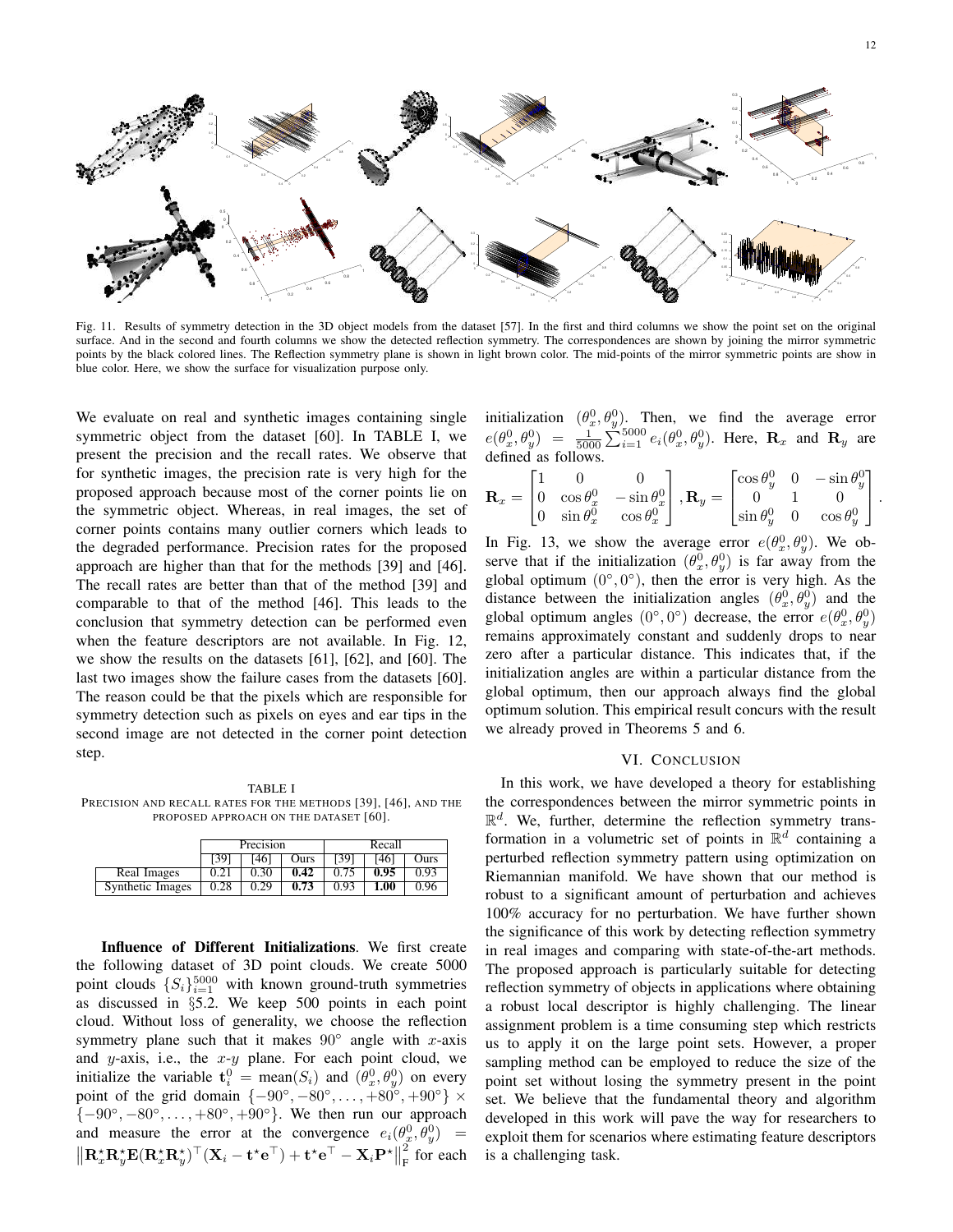Fig. 12. Results of symmetry detection in real images from the dataset [62], [61], [60]. We show the set  $S$  using green points, the reflection symmetry axis by a red line, and the correspondences between the mirror symmetric points by the blue lines.



Fig. 13. Average error  $e(\theta_x^0, \theta_y^0)$  vs the initialization angles  $(\theta_x^0, \theta_y^0)$ .

Our approach detects single reflection symmetry plane of an object. Consider the third row of Fig. 11 in which there are multiple reflection symmetry planes present. In such cases, the detected reflection symmetry plane will be the one to which the initialized plane is the closest. For example, in the third row of Fig. 11, we have shown both the reflection symmetry planes detected depending on different initializations. This may not be a proper way of detecting multiple symmetries, though this is an interesting direction. We would like to extend our approach for the detection of multiple reflection symmetry planes of a symmetric object exhibiting multiple symmetries or a point cloud containing more than one symmetric objects.

# VII. APPENDIX

*A1. Euclidean gradient of the function*  $\bar{f}$  *with respect to the variable* t *(Equation (10))*

We write the cost function as follows.

$$
\begin{array}{rcl}\bar{f}(\mathbf{R}, \mathbf{t}, \mathbf{P}) & = & \Vert \mathbf{T} \mathbf{E} \mathbf{T}^\top (\mathbf{X} - \mathbf{t} \mathbf{e}^\top) - (\mathbf{X} \mathbf{P} - \mathbf{t} \mathbf{e}^\top) \Vert_F^2 \\ & = & \Vert (\mathbf{T} \mathbf{E} \mathbf{T}^\top \mathbf{X} - \mathbf{X} \mathbf{P}) + (\mathbf{I}_d - \mathbf{T} \mathbf{E} \mathbf{T}^\top) \mathbf{t} \mathbf{e}^\top \Vert_F^2.\end{array}
$$

We note that

$$
(\mathbf{I}_d - \mathbf{T} \mathbf{E} \mathbf{T}^\top)^\top (\mathbf{I}_d - \mathbf{T} \mathbf{E} \mathbf{T}^\top) = 2(\mathbf{I}_d - \mathbf{T} \mathbf{E} \mathbf{T}^\top).
$$

Therefore, we have (the terms which are not functions of t are not shown)

$$
\bar{f}(\mathbf{R}, \mathbf{t}, \mathbf{P}) = \text{trace}(2\mathbf{e}\mathbf{t}^\top (\mathbf{I}_d - \mathbf{T}\mathbf{E}\mathbf{T}^\top)\mathbf{t}\mathbf{e}^\top + 2(\mathbf{X}^\top \mathbf{T}\mathbf{E}\mathbf{T}^\top - \mathbf{P}^\top \mathbf{X}^\top)(\mathbf{I}_d - \mathbf{T}\mathbf{E}\mathbf{T}^\top)\mathbf{t}\mathbf{e}^\top).
$$

Now taking the derivative with respect to t we have,

$$
\nabla_{\mathbf{t}}\bar{f} = 2(\mathbf{I}_d - \mathbf{T}\mathbf{E}\mathbf{T}^{\top})\mathbf{t}\mathbf{e}^{\top}\mathbf{e} + 2(\mathbf{e}^{\top}\mathbf{e}\mathbf{t}^{\top}(\mathbf{I}_d - \mathbf{T}\mathbf{E}\mathbf{T}^{\top}))^{\top}
$$

$$
+ 2(\mathbf{e}^{\top}(\mathbf{X}^{\top}\mathbf{T}\mathbf{E}\mathbf{T}^{\top} - \mathbf{P}^{\top}\mathbf{X}^{\top})(\mathbf{I}_d - \mathbf{T}\mathbf{E}\mathbf{T}^{\top}))^{\top}
$$

$$
= 4(\mathbf{I}_d - \mathbf{T}\mathbf{E}\mathbf{T}^{\top})\mathbf{t}\mathbf{e}^{\top}\mathbf{e} + 2(\mathbf{I}_d - \mathbf{T}\mathbf{E}\mathbf{T}^{\top})(\mathbf{T}\mathbf{E}\mathbf{T}^{\top}\mathbf{X} - \mathbf{X}\mathbf{P})\mathbf{e}
$$

Here we have that  $(\mathbf{I}_d - \mathbf{T} \mathbf{E} \mathbf{T}^\top) \mathbf{T} \mathbf{E} \mathbf{T}^\top = -(\mathbf{I}_d - \mathbf{T} \mathbf{E} \mathbf{T}^\top).$ Therefore,

$$
\nabla_{\mathbf{t}} \overline{f} = 4(\mathbf{I}_d - \mathbf{T} \mathbf{E} \mathbf{T}^\top) \mathbf{t} \mathbf{e}^\top \mathbf{e} - 2(\mathbf{I}_d - \mathbf{T} \mathbf{E} \mathbf{T}^\top) (\mathbf{X} + \mathbf{X} \mathbf{P}) \mathbf{e}
$$
  
= 2(\mathbf{I}\_d - \mathbf{T} \mathbf{E} \mathbf{T}^\top) (2 \mathbf{t} \mathbf{e}^\top \mathbf{e} - \mathbf{X} \mathbf{e} - \mathbf{X} \mathbf{P} \mathbf{e}).

*A2. Euclidean gradient of the function*  $\bar{f}$  *with respect to the variable*  $\mathbf{R}_i$  *(Equation (11))* 

Let us consider the cost function as defined in equation (5) (in main manuscript):

$$
\bar{f}(\mathbf{R}, \mathbf{t}, \mathbf{P}) = ||\left(\prod_{u=1}^{d-1} \mathbf{R}_u\right) \mathbf{E}\left(\prod_{u=1}^{d-1} \mathbf{R}_u\right)^\top (\mathbf{X} - \mathbf{t} \mathbf{e}^\top) + \mathbf{t} \mathbf{e}^\top - \mathbf{X} \mathbf{P}||^2_{\mathrm{F}}.
$$

Now, let us define  $\mathbf{T} = \prod^{d-1}$  $\prod_{u=1}$  **R**<sub>u</sub>, **U** = **X** – **te**<sup>T</sup> and **V** =  $XP - te^{\top}.$ 

Then the cost function becomes.

$$
\begin{array}{rcl} \bar{f}(\mathbf{R}, \mathbf{t}, \mathbf{P}) & = & \|\mathbf{T} \mathbf{E} \mathbf{T}^\top \mathbf{U} - \mathbf{V} \|^2_{\mathrm{F}} \\ & = & \text{trace}((\mathbf{T} \mathbf{E} \mathbf{T}^\top \mathbf{U} - \mathbf{V})^\top (\mathbf{T} \mathbf{E} \mathbf{T}^\top \mathbf{U} - \mathbf{V})) \\ & = & \text{trace}((\mathbf{U}^\top \mathbf{T} \mathbf{E} \mathbf{T}^\top - \mathbf{V}^\top)(\mathbf{T} \mathbf{E} \mathbf{T}^\top \mathbf{U} - \mathbf{V})) \\ & = & \text{trace}(\mathbf{U}^\top \mathbf{T} \mathbf{E} \mathbf{T}^\top \mathbf{T} \mathbf{E} \mathbf{T}^\top \mathbf{U} - 2\mathbf{U}^\top \mathbf{T} \mathbf{E} \mathbf{T}^\top \mathbf{V} \\ & + \mathbf{V}^\top \mathbf{V}) \end{array}
$$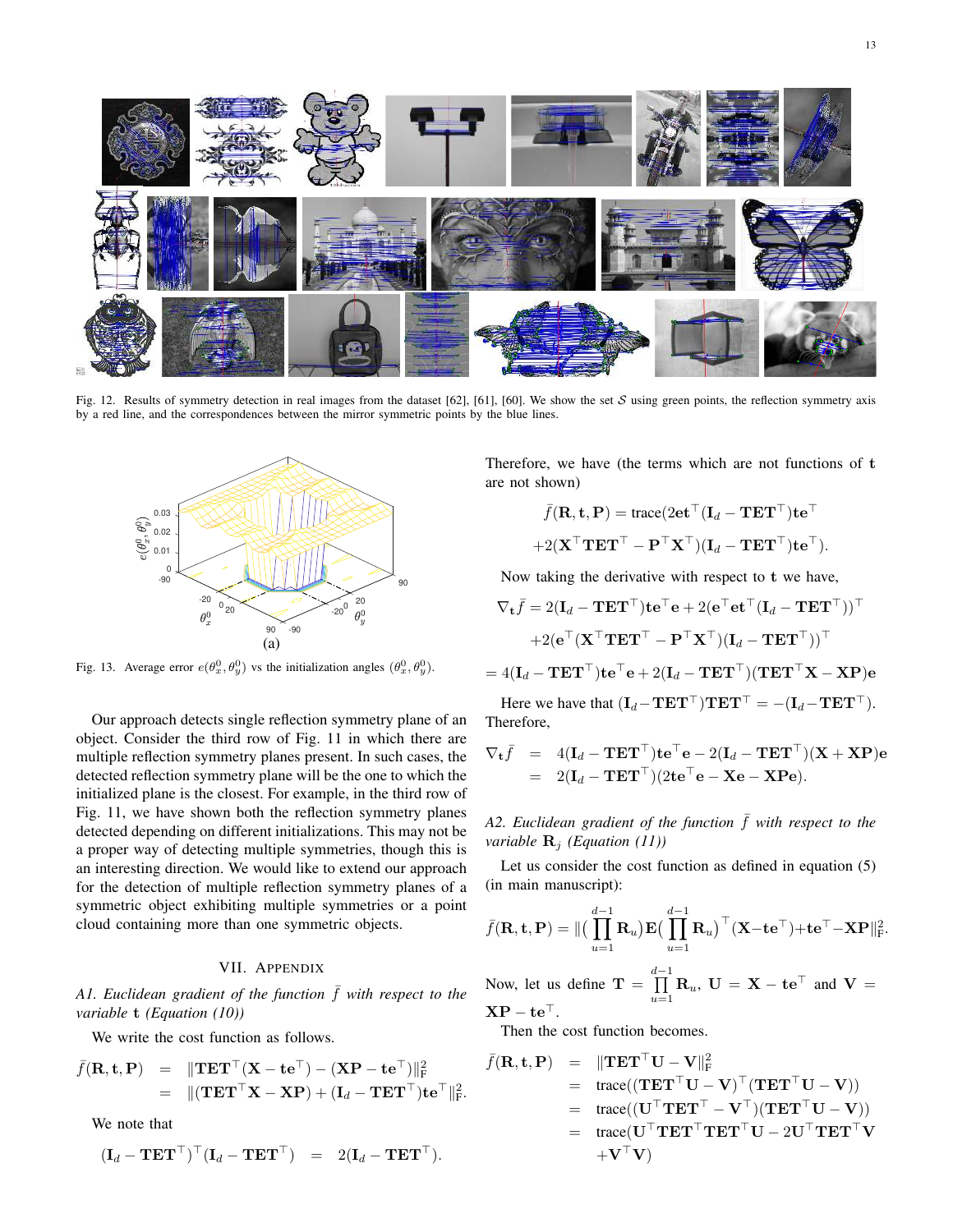Here we note that  $TET^{\top}TET^{\top} = I_d$ , therefore

$$
\bar{f}(\mathbf{R}, \mathbf{t}, \mathbf{P}) = \text{trace}(\mathbf{U}^\top \mathbf{U} - 2\mathbf{U}^\top \mathbf{T} \mathbf{E} \mathbf{T}^\top \mathbf{V} + \mathbf{V}^\top \mathbf{V}).
$$

Now taking the classical gradient of  $\bar{f}$  with respect to  $\mathbf{R}_j$  we have. (We follow [63] for the necessary properties.)

$$
\frac{\partial \bar{f}}{\partial \mathbf{R}_{j}} = -2 \frac{\partial}{\partial \mathbf{R}_{j}} \text{trace}(\mathbf{U}^{\top}(\prod_{u=1}^{d-1} \mathbf{R}_{u}) \mathbf{E}(\prod_{u=1}^{d-1} \mathbf{R}_{u})^{\top} \mathbf{V})
$$
\n
$$
= -2 \frac{\partial}{\partial \mathbf{R}_{j}} \text{trace}(\mathbf{U}^{\top}(\prod_{u=1}^{j-1} \mathbf{R}_{u}) \mathbf{R}_{j}(\prod_{u=j+1}^{d-1} \mathbf{R}_{u}) \mathbf{E}
$$
\n
$$
(\prod_{j+1}^{d-1} \mathbf{R}_{u})^{\top} \mathbf{R}_{j}^{\top}(\prod_{u=1}^{j-1} \mathbf{R}_{u})^{\top} \mathbf{V})
$$
\n
$$
= -2((\prod_{j+1}^{d-1} \mathbf{R}_{u}) \mathbf{E}(\prod_{u=1}^{d-1} \mathbf{R}_{u})^{\top} \mathbf{V} \mathbf{U}^{\top}(\prod_{u=1}^{j-1} \mathbf{R}_{u}))^{\top}
$$
\n
$$
-2(\prod_{u=1}^{j-1} \mathbf{R}_{u})^{\top} \mathbf{V} \mathbf{U}^{\top}(\prod_{u=1}^{d-1} \mathbf{R}_{u}) \mathbf{E}(\prod_{u=j+1}^{d-1} \mathbf{R}_{u})^{\top}
$$
\n
$$
= -2(\prod_{u=1}^{j-1} \mathbf{R}_{u})^{\top} \mathbf{U} \mathbf{V}^{\top}(\prod_{u=1}^{d-1} \mathbf{R}_{u}) \mathbf{E}(\prod_{u=j+1}^{d-1} \mathbf{R}_{u})^{\top}
$$
\n
$$
-2(\prod_{u=1}^{j-1} \mathbf{R}_{u})^{\top} \mathbf{V} \mathbf{U}^{\top}(\prod_{u=1}^{d-1} \mathbf{R}_{u}) \mathbf{E}(\prod_{u=j+1}^{d-1} \mathbf{R}_{u})^{\top}
$$
\n
$$
-2(\prod_{u=1}^{j-1} \mathbf{R}_{u})^{\top} (\mathbf{U} \mathbf{V}^{\top} + \mathbf{V} \mathbf{U}^{\top})(
$$

Where

= −2

$$
\mathbf{A} = (\mathbf{V}\mathbf{U}^{\top} + \mathbf{U}\mathbf{V}^{\top})
$$
  
= (\mathbf{X}\mathbf{P} - \mathbf{t}\mathbf{e}^{\top})(\mathbf{X} - \mathbf{t}\mathbf{e}^{\top})^{\top} + (\mathbf{X} - \mathbf{t}\mathbf{e}^{\top})(\mathbf{X}\mathbf{P} - \mathbf{t}\mathbf{e}^{\top})^{\top}.

# *A3. The Riemannian gradient of the function* f *with respect to the variable* t *(Equation (12))*

Using the definition, as defined in main paper, of Riemannian gradient  $\xi_t(t)$  of the function f with respect to the variable t we have

$$
\boldsymbol{\xi}_{\mathbf{t}}(\mathbf{t}) = \mathbb{P}_{\mathbf{t}}(\nabla_{\mathbf{t}}\bar{f}) = \nabla_{\mathbf{t}}\bar{f}
$$

$$
= 2(\mathbf{I}_d - (\prod_{u=1}^{d-1} \mathbf{R}_u) \mathbf{E} (\prod_{u=1}^{d-1} \mathbf{R}_u)^{\top})(2n\mathbf{t} - \mathbf{X}\mathbf{e} - \mathbf{X}\mathbf{P}\mathbf{e}).
$$

*A4. The Riemannian gradient of the function* f *with respect to the variable*  $\mathbf{R}_i$  *(Equation (13))* 

Using the definition, as defined in main paper, of Riemannian gradient  $\xi_{\mathbf{R}_j}(\mathbf{R}_j)$  of the function f with respect to the variable  $\mathbf{R}_j$  we have

$$
\boldsymbol{\xi}_{\mathbf{R}_{j}}(\mathbf{R}_{j}) = \mathbb{P}_{\mathbf{R}_{j}}(\nabla_{\mathbf{R}_{j}}\bar{f}) = \mathbf{R}_{j} \text{skew}(\mathbf{R}_{j}^{\top} \nabla_{\mathbf{R}_{j}}\bar{f}).
$$

$$
\boldsymbol{\xi}_{\mathbf{R}_{j}}(\mathbf{R}_{j}) = \mathbf{R}_{j} \text{skew}(\mathbf{R}_{j}^{\top} \nabla_{\mathbf{R}_{j}}\bar{f}).
$$

$$
\mathbf{R}_{j}^{\top} \nabla_{\mathbf{R}_{j}}\bar{f} = -2\Big(\prod_{u=1}^{j} \mathbf{R}_{u}\Big)^{\top} \mathbf{A}\Big(\prod_{u=1}^{d-1} \mathbf{R}_{u}\Big) \mathbf{E}\Big(\prod_{u=j+1}^{d-1} \mathbf{R}_{u}\Big)^{\top}
$$

$$
\nabla_{\mathbf{R}_{j}}\bar{f}^{\top} \mathbf{R}_{j} = -2\Big(\prod_{u=j+1}^{d-1} \mathbf{R}_{u}\Big) \mathbf{E}\Big(\prod_{u=1}^{d-1} \mathbf{R}_{u}\Big)^{\top} \mathbf{A}^{\top}\Big(\prod_{u=1}^{j} \mathbf{R}_{u}\Big).
$$

Therefore,

$$
\xi_{\mathbf{R}_{j}}(\mathbf{R}_{j}) = \mathbf{R}_{j} \frac{\mathbf{R}_{j}^{\top} \nabla_{\mathbf{R}_{j}} \bar{f} - \nabla_{\mathbf{R}_{j}} \bar{f}^{\top} \mathbf{R}_{j}}{2}
$$

$$
= -\mathbf{R}_{j} \Big( \prod_{u=1}^{j} \mathbf{R}_{u} \Big)^{\top} \mathbf{A} \Big( \prod_{u=1}^{d-1} \mathbf{R}_{u} \Big) \mathbf{E} \Big( \prod_{u=j+1}^{d-1} \mathbf{R}_{u} \Big)^{\top}
$$

$$
+ \mathbf{R}_{j} \Big( \prod_{u=j+1}^{d-1} \mathbf{R}_{u} \Big) \mathbf{E} \Big( \prod_{u=1}^{d-1} \mathbf{R}_{u} \Big)^{\top} \mathbf{A}^{\top} \Big( \prod_{u=1}^{j} \mathbf{R}_{u} \Big). \tag{19}
$$

*A5. The Riemannian Hessian of the function* f *with respect to*  $\mathbf{R}_i$  *(Equation (14))* 

Next, we determine the Riemannian Hessian of the function f. In order to determine the  $j<sup>th</sup>$  component  $Hess_{\mathbf{R}_j}(f(\mathbf{R}, \mathbf{t}))[\mathbf{R}_j\Omega_j] = \mathbb{P}_{\mathbf{R}_j}(\mathbf{D}\boldsymbol{\xi}_{\mathbf{R}_j}(\mathbf{R}_j)[\mathbf{R}_j\Omega_j]),$  of the Riemannian Hessian, we first find the classical derivative  $\mathrm{D} \xi_{\mathbf{R}_j}(\mathbf{R}_j) [\mathbf{R}_j \mathbf{\Omega}_j]$  of the Riemannian gradient  $\boldsymbol{\xi}_{\mathbf{R}_j}(\mathbf{R}_j)$  in the direction  $\mathbf{R}_j \Omega_j$  and then we apply the projection operator  $\mathbb{P}_{\mathbf{R}_j}$ . Now using Equation 19 we have

$$
\begin{aligned}\n\boldsymbol{\xi}_{\mathbf{R}_{j}}(\mathbf{R}_{j}) &= -\mathbf{R}_{j} \big( \prod_{u=1}^{j} \mathbf{R}_{u} \big)^{\top} \mathbf{A} \big( \prod_{u=1}^{d-1} \mathbf{R}_{u} \big) \mathbf{E} \big( \prod_{u=j+1}^{d-1} \mathbf{R}_{u} \big)^{\top} \\
&+ \mathbf{R}_{j} \big( \prod_{u=j+1}^{d-1} \mathbf{R}_{u} \big) \mathbf{E} \big( \prod_{u=1}^{d-1} \mathbf{R}_{u} \big)^{\top} \mathbf{A}^{\top} \big( \prod_{u=1}^{j} \mathbf{R}_{u} \big) \\
&= -\mathbf{R}_{j} \mathbf{R}_{j}^{\top} \big( \prod_{u=1}^{j-1} \mathbf{R}_{u} \big)^{\top} \mathbf{A} \big( \prod_{u=1}^{j-1} \mathbf{R}_{u} \big) \mathbf{R}_{j} \big( \prod_{j+1}^{d-1} \mathbf{R}_{u} \big) \mathbf{E} \big( \prod_{j+1}^{d-1} \mathbf{R}_{u} \big)^{\top} \\
&+ \mathbf{R}_{j} \big( \prod_{u=j+1}^{d-1} \mathbf{R}_{u} \big) \mathbf{E} \big( \prod_{u=j+1}^{d-1} \mathbf{R}_{u} \big)^{\top} \mathbf{R}_{j}^{\top} \big( \prod_{u=1}^{j-1} \mathbf{R}_{u} \big)^{\top} \mathbf{A}^{\top} \big( \prod_{u=1}^{j-1} \mathbf{R}_{u} \big) \mathbf{R}_{j} \\
&= -\mathbf{R}_{j} \mathbf{R}_{j}^{\top} \mathbf{B}_{2} \mathbf{R}_{j} \mathbf{B}_{1} + \mathbf{R}_{j} \mathbf{B}_{1} \mathbf{R}_{j}^{\top} \mathbf{B}_{2} \mathbf{R}_{j}.\n\end{aligned}
$$

Here,

$$
\mathbf{B}_1 = \left(\prod_{u=j+1}^{d-1} \mathbf{R}_u\right) \mathbf{E} \left(\prod_{u=j+1}^{d-1} \mathbf{R}_u\right)^\top,
$$

$$
\mathbf{B}_2 = \left(\prod_{u=1}^{j-1} \mathbf{R}_u\right)^\top \mathbf{A}^\top \left(\prod_{u=1}^{j-1} \mathbf{R}_u\right).
$$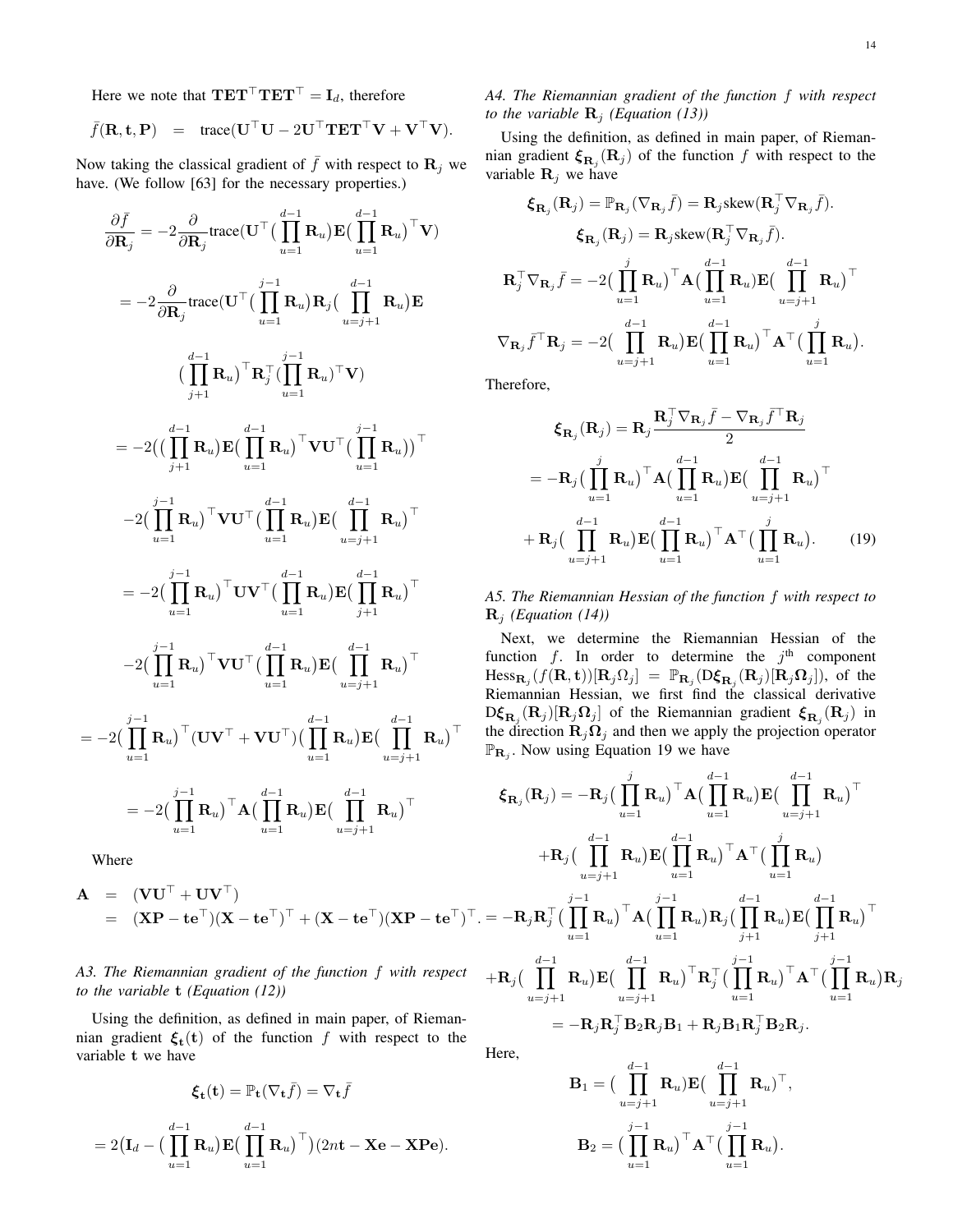Now

$$
D\xi_{\mathbf{R}_j}(\mathbf{R}_j)[\mathbf{R}_j\Omega_j] = \frac{d}{dt}\xi_{\mathbf{R}_j}(\mathbf{R}_j + t\mathbf{R}_j\Omega_j)|_{t=0}
$$
  
= 
$$
\frac{d}{dt}(-(\mathbf{R}_j + t\mathbf{R}_j\Omega_j)(\mathbf{R}_j + t\mathbf{R}_j\Omega_j)^{\top}\mathbf{B}_2(\mathbf{R}_j + t\mathbf{R}_j\Omega_j)\mathbf{B}_1)|_{t=0}
$$
  
+ 
$$
\frac{d}{dt}((\mathbf{R}_j + t\mathbf{R}_j\Omega_j)\mathbf{B}_1(\mathbf{R}_j + t\mathbf{R}_j\Omega_j)^{\top}\mathbf{B}_2(\mathbf{R}_j + t\mathbf{R}_j\Omega_j))|_{t=0}.
$$

The first term is equal to

$$
-\mathbf{R}_j\mathbf{R}_j^{\top}\mathbf{B}_2\mathbf{R}_j\boldsymbol{\Omega}_j\mathbf{B}_1.
$$

The second term is equal to

 $\mathbf{R}_j \mathbf{B}_1 \mathbf{R}_j^\top \mathbf{B}_2 \mathbf{R}_j \mathbf{\Omega}_j - \mathbf{R}_j \mathbf{B}_1 \mathbf{\Omega}_j \mathbf{R}_j^\top \mathbf{B}_2 \mathbf{R}_j + \mathbf{R}_j \mathbf{\Omega}_j \mathbf{B}_1 \mathbf{R}_j^\top \mathbf{B}_2 \mathbf{R}_j.$ Therefore,

$$
D\xi_{\mathbf{R}_{j}}(\mathbf{R}_{j})[\mathbf{R}_{j}\Omega_{j}] = -\mathbf{R}_{j}\mathbf{R}_{j}^{\top}\mathbf{B}_{2}\mathbf{R}_{j}\Omega_{j}\mathbf{B}_{1} + (\mathbf{R}_{j}\mathbf{B}_{1}\mathbf{R}_{j}^{\top}\mathbf{B}_{2}\mathbf{R}_{j}\Omega_{j}
$$

$$
-\mathbf{R}_{j}\mathbf{B}_{1}\Omega_{j}\mathbf{R}_{j}^{\top}\mathbf{B}_{2}\mathbf{R}_{j} + \mathbf{R}_{j}\Omega_{j}\mathbf{B}_{1}\mathbf{R}_{j}^{\top}\mathbf{B}_{2}\mathbf{R}_{j})\mathbf{R}_{j}^{\top}D\xi_{\mathbf{R}_{j}}(\mathbf{R}_{j})[\mathbf{R}_{j}\Omega_{j}^{\top}]
$$

$$
= -\mathbf{R}_{j}^{\top}\mathbf{R}_{j}\mathbf{R}_{j}^{\top}\mathbf{B}_{2}\mathbf{R}_{j}\Omega_{j}\mathbf{B}_{1} + \mathbf{R}_{j}^{\top}(\mathbf{R}_{j}\mathbf{B}_{1}\mathbf{R}_{j}^{\top}\mathbf{B}_{2}\mathbf{R}_{j}\Omega_{j}
$$

$$
-\mathbf{R}_{j}\mathbf{B}_{1}\Omega_{j}\mathbf{R}_{j}^{\top}\mathbf{B}_{2}\mathbf{R}_{j} + \mathbf{R}_{j}\Omega_{j}\mathbf{B}_{1}\mathbf{R}_{j}^{\top}\mathbf{B}_{2}\mathbf{R}_{j})
$$

$$
= -\mathbf{R}_{j}^{\top}\mathbf{B}_{2}\mathbf{R}_{j}\Omega_{j}\mathbf{B}_{1} + (\mathbf{B}_{1}\mathbf{R}_{j}^{\top}\mathbf{B}_{2}\mathbf{R}_{j}\Omega_{j})
$$

$$
-\mathbf{B}_{1}\Omega_{j}\mathbf{R}_{j}^{\top}\mathbf{B}_{2}\mathbf{R}_{j} + \Omega_{j}\mathbf{B}_{1}\mathbf{R}_{j}^{\top}\mathbf{B}_{2}\mathbf{R}_{j})(D\xi_{\mathbf{R}_{j}}(\mathbf{R}_{j})[\mathbf{R}_{j}\Omega_{j}])^{\top}\mathbf{R}_{j}
$$

$$
= \mathbf{B}_{1}^{\top}\Omega_{j}\mathbf{R}_{j}^{\top}\mathbf{B}_{2}^{\top}\mathbf{R}_{j}\mathbf{R}_{j}^{\
$$

$$
\mathbf{R}_{j}^{\top}\mathbf{D}\boldsymbol{\xi}_{\mathbf{R}_{j}}(\mathbf{R}_{j})[\mathbf{R}_{j}\boldsymbol{\Omega}_{j}] - (\mathbf{D}\boldsymbol{\xi}_{\mathbf{R}_{j}}(\mathbf{R}_{j})[\mathbf{R}_{j}\boldsymbol{\Omega}_{j}])^{\top}\mathbf{R}_{j}
$$
\n
$$
= -\mathbf{R}_{j}^{\top}\mathbf{B}_{2}\mathbf{R}_{j}\boldsymbol{\Omega}_{j}\mathbf{B}_{1} + \mathbf{B}_{1}\mathbf{R}_{j}^{\top}\mathbf{B}_{2}\mathbf{R}_{j}\boldsymbol{\Omega}_{j} - \mathbf{B}_{1}\boldsymbol{\Omega}_{j}\mathbf{R}_{j}^{\top}\mathbf{B}_{2}\mathbf{R}_{j}
$$
\n
$$
+ \boldsymbol{\Omega}_{j}\mathbf{B}_{1}\mathbf{R}_{j}^{\top}\mathbf{B}_{2}\mathbf{R}_{j} - \mathbf{B}_{1}^{\top}\boldsymbol{\Omega}_{j}\mathbf{R}_{j}^{\top}\mathbf{B}_{2}^{\top}\mathbf{R}_{j} + \boldsymbol{\Omega}_{j}\mathbf{R}_{j}^{\top}\mathbf{B}_{2}^{\top}\mathbf{R}_{j}\mathbf{B}_{1}^{\top}
$$
\n
$$
- \mathbf{R}_{j}^{\top}\mathbf{B}_{2}^{\top}\mathbf{R}_{j}\boldsymbol{\Omega}_{j}\mathbf{B}_{1}^{\top} + \mathbf{R}_{j}^{\top}\mathbf{B}_{2}^{\top}\mathbf{R}_{j}\mathbf{B}_{1}^{\top}\boldsymbol{\Omega}_{j}
$$
\n
$$
= \mathbf{B}_{1}[\mathbf{R}_{j}^{\top}\mathbf{B}_{2}^{\top}\mathbf{R}_{j}, \boldsymbol{\Omega}_{j}] - [\mathbf{R}_{j}^{\top}\mathbf{B}_{2}^{\top}\mathbf{R}_{j}, \boldsymbol{\Omega}_{j}]\mathbf{B}_{1} +
$$
\n
$$
[\mathbf{\Omega}_{j}, \mathbf{B}_{1}]\mathbf{R}_{j}^{\top}\mathbf{B}_{2}\mathbf{R}_{j} - \mathbf{R}_{j}^{\top}\mathbf{B}_{2}^{\top}\mathbf{R}_{j}[\boldsymbol{\Omega}_{j}, \mathbf{B}_{1}]
$$
\n
$$
= [\mathbf{B}_{1}, [\mathbf{R}_{j}^{\top}\mathbf{B}_{2}\mathbf{R}_{j}, \boldsymbol{\Omega}_{j}]] + [[\boldsymbol{\Omega
$$

Here [., .] is the Lie bracket and defined as  $[\mathbf{U}, \mathbf{V}] = \mathbf{U}\mathbf{V} - \mathbf{U}\mathbf{V}$ VU for any two matrices U and V.

$$
\begin{aligned} \operatorname{Hess}_{\mathbf{R}_{j}}(f(\mathbf{R}, \mathbf{t}))[\mathbf{R}_{j}\Omega_{j}] &= \mathbb{P}_{\mathbf{R}_{j}}(\mathbf{D}\boldsymbol{\xi}_{\mathbf{R}_{j}}(\mathbf{R}_{j})[\mathbf{R}_{j}\Omega_{j}]) \\ &= \mathbf{R}_{j}\operatorname{skew}(\mathbf{R}_{j}^{\top}\mathbf{D}\boldsymbol{\xi}_{\mathbf{R}_{j}}(\mathbf{R}_{j})[\mathbf{R}_{j}\Omega_{j}]) \\ &= \frac{1}{2}\mathbf{R}_{j}(\mathbf{R}_{j}^{\top}\mathbf{D}\boldsymbol{\xi}_{\mathbf{R}_{j}}(\mathbf{R}_{j})[\mathbf{R}_{j}\Omega_{j}] - (\mathbf{D}\boldsymbol{\xi}_{\mathbf{R}_{j}}(\mathbf{R}_{j})[\mathbf{R}_{j}\Omega_{j}])^{\top}\mathbf{R}_{j}) \\ &= \frac{1}{2}\mathbf{R}_{j}([\mathbf{B}_{1}, [\mathbf{R}_{j}^{\top}\mathbf{B}_{2}\mathbf{R}_{j}, \Omega_{j}]] + [[\Omega_{j}, \mathbf{B}_{1}], \mathbf{R}_{j}^{\top}\mathbf{B}_{2}\mathbf{R}_{j}]). \end{aligned}
$$

# *A6. The Riemannian Hessian of the function* f *with respect to* t *(Equation (15))*

In a similar way, we determine the second component,  $\mathbb{P}_{t}(D\xi_{t}(t)[\eta_{t}])$ , of the Riemannian Hessian. Since  $\mathbb{R}^{d}$  is a vector space we have  $\mathbb{P}_{t}(D\xi_{t}(t)[\eta_{t}]) = D\xi_{t}(t)[\eta_{t}]$ 

$$
D\xi_{t}(t)[\eta_{t}] = \frac{d}{dq}\xi_{t}(t + q\eta_{t}) |_{q=0}
$$

$$
4n(I_{d} - (\prod_{u=1}^{d-1} R_{u})E(\prod_{u=1}^{d-1} R_{u})^{\top})\eta_{t}.
$$

Therefore

 $=$ 

$$
\text{Hess}_{\mathbf{t}}(f(\mathbf{R}, \mathbf{t}))[\boldsymbol{\eta}_{\mathbf{t}}] = 4n(\mathbf{I}_d - \big(\prod_{u=1}^{d-1} \mathbf{R}_u\big) \mathbf{E}\big(\prod_{u=1}^{d-1} \mathbf{R}_u\big)^{\top}\big)\boldsymbol{\eta}_{\mathbf{t}}.
$$
\n(20)

A7. Steps of Theorem 5  
Showing the fact  
trace(
$$
\mathbf{\Omega}_{j}^{\top} \mathbf{R}_{j}^{\top} \mathbf{H}[\mathbf{R}_{j} \mathbf{\Omega}_{j}]) = 4 \text{trace}(\mathbf{R}_{j}^{\top} \mathbf{B}_{2} \mathbf{R}_{j} \mathbf{\Omega}_{j}(\mathbf{B}_{1} \mathbf{\Omega}_{j} - \mathbf{\Omega}_{j} \mathbf{B}_{1})).
$$

Now

$$
\text{trace}(\mathbf{\Omega}_{j}^{\top}\mathbf{R}_{j}^{\top}\mathbf{H}[\mathbf{R}_{j}\mathbf{\Omega}_{j}]) = \text{trace}(-\mathbf{\Omega}_{j}^{\top}\mathbf{R}_{j}^{\top}\mathbf{B}_{2}\mathbf{R}_{j}\mathbf{\Omega}_{j}\mathbf{B}_{1} \n+ \mathbf{\Omega}_{j}^{\top}\mathbf{B}_{1}\mathbf{R}_{j}^{\top}\mathbf{B}_{2}\mathbf{R}_{j}\mathbf{\Omega}_{j} - \mathbf{\Omega}_{j}^{\top}\mathbf{B}_{1}\mathbf{\Omega}_{j}\mathbf{R}_{j}^{\top}\mathbf{B}_{2}\mathbf{R}_{j} + \mathbf{\Omega}_{j}^{\top}\mathbf{\Omega}_{j}\mathbf{B}_{1}\mathbf{R}_{j}^{\top}\mathbf{B}_{2}\mathbf{R}_{j} \n- \mathbf{\Omega}_{j}^{\top}\mathbf{B}_{1}^{\top}\mathbf{\Omega}_{j}\mathbf{R}_{j}^{\top}\mathbf{B}_{2}^{\top}\mathbf{R}_{j} + \mathbf{\Omega}_{j}^{\top}\mathbf{\Omega}_{j}\mathbf{R}_{j}^{\top}\mathbf{B}_{2}^{\top}\mathbf{R}_{j}\mathbf{B}_{1}^{\top} \n- \mathbf{\Omega}_{j}^{\top}\mathbf{R}_{j}^{\top}\mathbf{B}_{2}^{\top}\mathbf{R}_{j}\mathbf{\Omega}_{j}\mathbf{B}_{1}^{\top} + \mathbf{\Omega}_{j}^{\top}\mathbf{R}_{j}^{\top}\mathbf{B}_{2}^{\top}\mathbf{R}_{j}\mathbf{B}_{1}^{\top}\mathbf{\Omega}_{j} \n= \text{trace}(\mathbf{\Omega}_{j}\mathbf{R}_{j}^{\top}\mathbf{B}_{2}\mathbf{R}_{j}\mathbf{\Omega}_{j}\mathbf{B}_{1} - \mathbf{\Omega}_{j}\mathbf{B}_{1}\mathbf{R}_{j}^{\top}\mathbf{B}_{2}\mathbf{R}_{j}\mathbf{\Omega}_{j} \n+ \mathbf{\Omega}_{j}\mathbf{B}_{1}\mathbf{\Omega}_{j}\mathbf{R}_{j}^{\top}\mathbf{B}_{2}\mathbf{R}_{j} - \mathbf{\Omega}_{j}\mathbf{\Omega}_{j}\mathbf{B}_{1}\mathbf{R}_{j}^{\top}\mathbf{B}_{2}\mathbf{R}_{j} \n+ \mathbf{\Omega}_{j}\mathbf{B}_{1}\mathbf{\Omega}_{j}\mathbf{R}_{j}^{\top}\mathbf
$$

Since,

$$
trace(\mathbf{R}_{j}^{\top} \mathbf{B}_{2} \mathbf{R}_{j} \mathbf{B}_{1} \mathbf{\Omega}_{j} \mathbf{\Omega}_{j}) = trace((\mathbf{B}_{1} \mathbf{\Omega}_{j} \mathbf{\Omega}_{j})^{\top} \mathbf{R}_{j}^{\top} \mathbf{B}_{2} \mathbf{R}_{j})
$$
  
= trace( $(\mathbf{\Omega}_{j} \mathbf{\Omega}_{j} \mathbf{B}_{1} \mathbf{R}_{j}^{\top} \mathbf{B}_{2} \mathbf{R}_{j})$   
= trace( $(\mathbf{R}_{j}^{\top} \mathbf{B}_{2} \mathbf{R}_{j} \mathbf{\Omega}_{j} \mathbf{\Omega}_{j} \mathbf{B}_{1}),$ 

we have

$$
\begin{aligned} \text{trace}(\boldsymbol{\Omega}_{j}^{\top}\mathbf{R}_{j}^{\top}\mathbf{H}[\mathbf{R}_{j}\boldsymbol{\Omega}_{j}]) & = \text{trace}(\mathbf{4}\mathbf{R}_{j}^{\top}\mathbf{B}_{2}\mathbf{R}_{j}\boldsymbol{\Omega}_{j}\mathbf{B}_{1}\boldsymbol{\Omega}_{j} \\ & \quad - 4\mathbf{R}_{j}^{\top}\mathbf{B}_{2}\mathbf{R}_{j}\boldsymbol{\Omega}_{j}\boldsymbol{\Omega}_{j}\mathbf{B}_{1}) \\ & = 4\text{ trace}(\mathbf{R}_{j}^{\top}\mathbf{B}_{2}\mathbf{R}_{j}(\boldsymbol{\Omega}_{j}\mathbf{B}_{1}\boldsymbol{\Omega}_{j}-\boldsymbol{\Omega}_{j}\boldsymbol{\Omega}_{j}\mathbf{B}_{1})). \end{aligned}
$$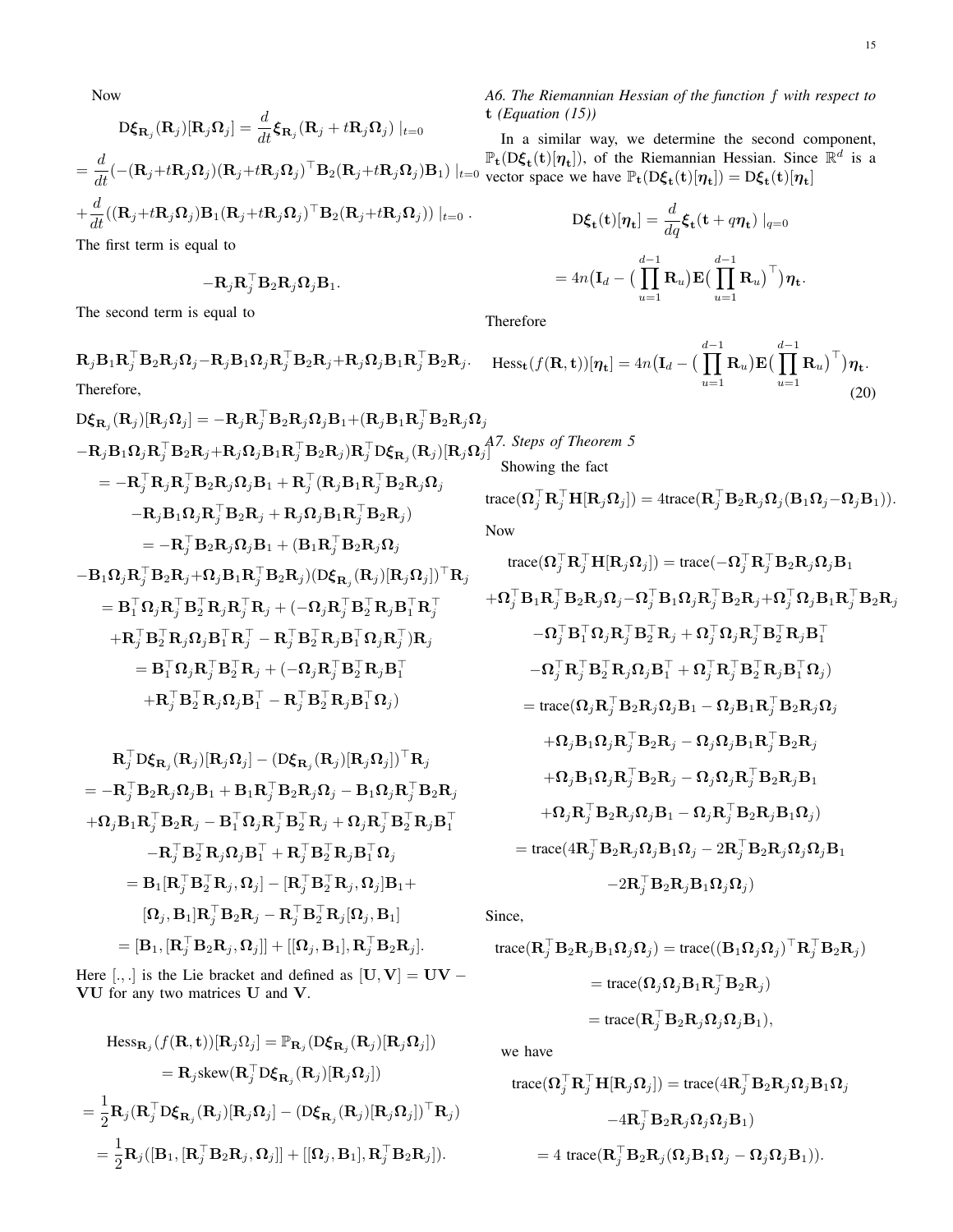#### **REFERENCES**

- [1] D. G. Lowe, "Distinctive image features from scale-invariant keypoints," *International journal of computer vision*, vol. 60, no. 2, pp. 91–110, 2004.
- [2] N. J. Mitra, M. Pauly, M. Wand, and D. Ceylan, "Symmetry in 3d geometry: Extraction and applications," in *Computer Graphics Forum*, vol. 32, no. 6. Wiley Online Library, 2013, pp. 1–23.
- [3] A. Berner, M. Bokeloh, M. Wand, A. Schilling, and H.-P. Seidel, "A graph-based approach to symmetry detection." in *Volume Graphics*, vol. 40, 2008, pp. 1–8.
- [4] N. J. Mitra, L. J. Guibas, and M. Pauly, "Partial and approximate symmetry detection for 3d geometry," in *ACM Transactions on Graphics (TOG)*, vol. 25, no. 3. ACM, 2006, pp. 560–568.
- [5] M. Ovsjanikov, J. Sun, and L. Guibas, "Global intrinsic symmetries of shapes," in *Computer graphics forum*, vol. 27, no. 5. Wiley Online Library, 2008, pp. 1341–1348.
- [6] Y. Lipman, X. Chen, I. Daubechies, and T. Funkhouser, "Symmetry factored embedding and distance," in *ACM Transactions on Graphics (TOG)*, vol. 29, no. 4. ACM, 2010, p. 103.
- [7] K. Xu, H. Zhang, W. Jiang, R. Dyer, Z. Cheng, L. Liu, and B. Chen, "Multi-scale partial intrinsic symmetry detection," *ACM Transactions on Graphics (TOG)*, vol. 31, no. 6, p. 181, 2012.
- [8] Y. Liu, H. Hel-Or, and C. S. Kaplan, *Computational symmetry in computer vision and computer graphics*. Foundations and Trends in Computer Vision and Computer Graphics, Now publishers Inc, 2010.
- [9] H. Zabrodsky, S. Peleg, and D. Avnir, "Symmetry as a continuous feature," *IEEE Transactions on Pattern Analysis and Machine Intelligence*, vol. 17, no. 12, pp. 1154–1166, 1995.
- [10] B. Combès, R. Hennessy, J. Waddington, N. Roberts, and S. Prima, "Automatic symmetry plane estimation of bilateral objects in point clouds," in *IEEE CVPR*. IEEE, 2008, pp. 1–8.
- [11] P. Speciale, M. R. Oswald, A. Cohen, and M. Pollefeys, "A symmetry prior for convex variational 3d reconstruction," in *ECCV*. Springer, 2016, pp. 313–328.
- [12] A. Ecins, C. Fermuller, and Y. Aloimonos, "Detecting reflectional symmetries in 3d data through symmetrical fitting," in *IEEE ICCV Workshop on Detecting Symmetry in the Wild, Venice*, vol. 7, 2017, p. 8.
- [13] M. Cicconet, D. G. C. Hildebrand, and H. Elliott, "Finding mirror symmetry via registration and optimal symmetric pairwise assignment of curves," in *IEEE ICCV Workshops*, Oct 2017.
- [14] B. Li, H. Johan, Y. Ye, and Y. Lu, "Efficient 3d reflection symmetry detection: A view-based approach," *Graphical Models*, vol. 83, pp. 2– 14, 2016.
- [15] I. Sipiran, R. Gregor, and T. Schreck, "Approximate symmetry detection in partial 3d meshes," in *Computer Graphics Forum*, vol. 33, no. 7. Wiley Online Library, 2014, pp. 131–140.
- [16] A. Martinet, C. Soler, N. Holzschuch, and F. X. Sillion, "Accurate detection of symmetries in 3d shapes," *ACM Transactions on Graphics (TOG)*, vol. 25, no. 2, pp. 439–464, 2006.
- [17] D. Raviv, A. M. Bronstein, M. M. Bronstein, and R. Kimmel, "Symmetries of non-rigid shapes." in *ICCV*. IEEE, 2007.
- [18] A. Cohen, C. Zach, S. N. Sinha, and M. Pollefeys, "Discovering and exploiting 3d symmetries in structure from motion," in *IEEE CVPR*. IEEE, 2012, pp. 1514–1521.
- [19] M. Bokeloh, A. Berner, M. Wand, H.-P. Seidel, and A. Schilling, "Symmetry detection using feature lines," in *Computer Graphics Forum*, vol. 28, no. 2. Wiley Online Library, 2009, pp. 697–706.
- [20] R. Lasowski, A. Tevs, H.-P. Seidel, and M. Wand, "A probabilistic framework for partial intrinsic symmetries in geometric data," in *IEEE ICCV*. IEEE, 2009, pp. 963–970.
- [21] N. J. Mitra, L. J. Guibas, and M. Pauly, "Symmetrization," *ACM Transactions on Graphics (TOG)*, vol. 26, no. 3, p. 63, 2007.
- [22] M. Pauly, N. J. Mitra, J. Wallner, H. Pottmann, and L. J. Guibas, "Discovering structural regularity in 3d geometry," in *ACM Transactions on Graphics (TOG)*, vol. 27, no. 3. ACM, 2008, p. 43.
- [23] D. M. Thomas and V. Natarajan, "Multiscale symmetry detection in scalar fields by clustering contours," *IEEE transactions on visualization and computer graphics*, vol. 20, no. 12, pp. 2427–2436, 2014.
- [24] M. Kazhdan, B. Chazelle, D. Dobkin, A. Finkelstein, and T. Funkhouser, "A reflective symmetry descriptor," *ECCV*, pp. 777–778, 2002.
- [25] H. Liu, J. Xia, J. Chen, and J. Wang, "Detection of hierarchical intrinsic symmetry structure in 3d models," *Computers & Graphics*, 2017.
- [26] Z. Shi, P. Alliez, M. Desbrun, H. Bao, and J. Huang, "Symmetry and orbit detection via lie-algebra voting," in *Computer Graphics Forum*, vol. 35, no. 5. Wiley Online Library, 2016, pp. 217–227.
- [27] H. Wang and H. Huang, "Group representation of global intrinsic symmetries," in *Computer Graphics Forum*, vol. 36, no. 7. Wiley Online Library, 2017, pp. 51–61.
- [28] V. G. Kim, Y. Lipman, X. Chen, and T. Funkhouser, "Möbius transformations for global intrinsic symmetry analysis," in *Computer Graphics Forum*, vol. 29, no. 5. Wiley Online Library, 2010, pp. 1689–1700.
- [29] N. J. Mitra, A. Bronstein, and M. Bronstein, "Intrinsic regularity detection in 3d geometry," in *ECCV*. Springer, 2010, pp. 398–410.
- [30] J. Podolak, P. Shilane, A. Golovinskiy, S. Rusinkiewicz, and T. Funkhouser, "A planar-reflective symmetry transform for 3d shapes," *ACM Transactions on Graphics (TOG)*, vol. 25, no. 3, pp. 549–559, 2006.
- [31] D. Raviv, A. M. Bronstein, M. M. Bronstein, and R. Kimmel, "Full and partial symmetries of non-rigid shapes," *International Journal of Computer Vision*, vol. 89, no. 1, pp. 18–39, 2010.
- [32] S. Thrun and B. Wegbreit, "Shape from symmetry," in *IEEE ICCV*, vol. 2. IEEE, 2005, pp. 1824–1831.
- [33] K. Xu, H. Zhang, A. Tagliasacchi, L. Liu, G. Li, M. Meng, and Y. Xiong, "Partial intrinsic reflectional symmetry of 3d shapes," in *ACM Transactions on Graphics (TOG)*, vol. 28, no. 5. ACM, 2009, p. 138.
- [34] C. Sun and J. Sherrah, "3d symmetry detection using the extended gaussian image," *IEEE Transactions on Pattern Analysis and Machine Intelligence*, vol. 19, no. 2, pp. 164–168, 1997.
- [35] W. Jiang, K. Xu, Z.-Q. Cheng, and H. Zhang, "Skeleton-based intrinsic symmetry detection on point clouds," *Graphical Models*, vol. 75, no. 4, pp. 177–188, 2013.
- [36] M. Lukáč, D. Sýkora, K. Sunkavalli, E. Shechtman, O. Jamriška, N. Carr, and T. Pajdla, "Nautilus: Recovering regional symmetry transformations for image editing," *ACM Transactions on Graphics*, vol. 36, no. 4, 2017.
- [37] A. Levinshtein, C. Sminchisescu, and S. Dickinson, "Multiscale symmetric part detection and grouping," *International journal of computer vision*, vol. 104, no. 2, pp. 117–134, 2013.
- [38] T. Sie Ho Lee, S. Fidler, and S. Dickinson, "Detecting curved symmetric parts using a deformable disc model," in *ICCV*, 2013, pp. 1753–1760.
- [39] G. Loy and J.-O. Eklundh, "Detecting symmetry and symmetric constellations of features," in *ECCV*. Springer, 2006, pp. 508–521.
- [40] C. L. Teo, C. Fermuller, and Y. Aloimonos, "Detection and segmentation of 2d curved reflection symmetric structures," in *IEEE ICCV*, 2015, pp. 1644–1652.
- [41] D. C. Hauagge and N. Snavely, "Image matching using local symmetry features," in *IEEE CVPR*. IEEE, 2012, pp. 206–213.
- [42] Z. Wang, Z. Tang, and X. Zhang, "Reflection symmetry detection using locally affine invariant edge correspondence," *IEEE Transactions on Image Processing*, vol. 24, no. 4, pp. 1297–1301, 2015.
- [43] V. Patraucean, R. Grompone von Gioi, and M. Ovsjanikov, "Detection of mirror-symmetric image patches," in *IEEE CVPR Workshops*, 2013, pp. 211–216.
- [44] S. Tsogkas and I. Kokkinos, "Learning-based symmetry detection in natural images," in *ECCV*. Springer, 2012, pp. 41–54.
- [45] M. Chertok and Y. Keller, "Spectral symmetry analysis," *IEEE Transactions on Pattern Analysis and Machine Intelligence*, vol. 32, no. 7, pp. 1227–1238, 2010.
- [46] I. R. Atadjanov and S. Lee, "Reflection symmetry detection via appearance of structure descriptor," in *ECCV*. Springer, 2016, pp. 3–18.
- [47] K. Köser, C. Zach, and M. Pollefeys, "Dense 3d reconstruction of symmetric scenes from a single image," in *Joint Pattern Recognition Symposium*. Springer, 2011, pp. 266–275.
- [48] P. J. Besl and N. D. McKay, "Method for registration of 3-d shapes," in *Sensor Fusion IV: Control Paradigms and Data Structures*, vol. 1611. International Society for Optics and Photonics, 1992, pp. 586–607.
- [49] S. Rusinkiewicz and M. Levoy, "Efficient variants of the icp algorithm," in *3-D Digital Imaging and Modeling, 2001. Proceedings. Third International Conference on*. IEEE, 2001, pp. 145–152.
- [50] P.-A. Absil, R. Mahony, and R. Sepulchre, *Optimization algorithms on matrix manifolds*. Princeton University Press, 2009.
- [51] P.-A. Absil, C. G. Baker, and K. A. Gallivan, "Trust-region methods on riemannian manifolds," *Foundations of Computational Mathematics*, vol. 7, no. 3, pp. 303–330, 2007.
- [52] N. Boumal, B. Mishra, P.-A. Absil, and R. Sepulchre, "Manopt, a Matlab toolbox for optimization on manifolds," *Journal of Machine Learning Research*, vol. 15, pp. 1455–1459, 2014. [Online]. Available: http://www.manopt.org
- [53] N. Karmarkar, "A new polynomial-time algorithm for linear programming," in *Proceedings of the sixteenth annual ACM symposium on Theory of computing*. ACM, 1984, pp. 302–311.
- [54] J. Kleinberg and E. Tardos, *Algorithm design*. Pearson Education India, 2006.